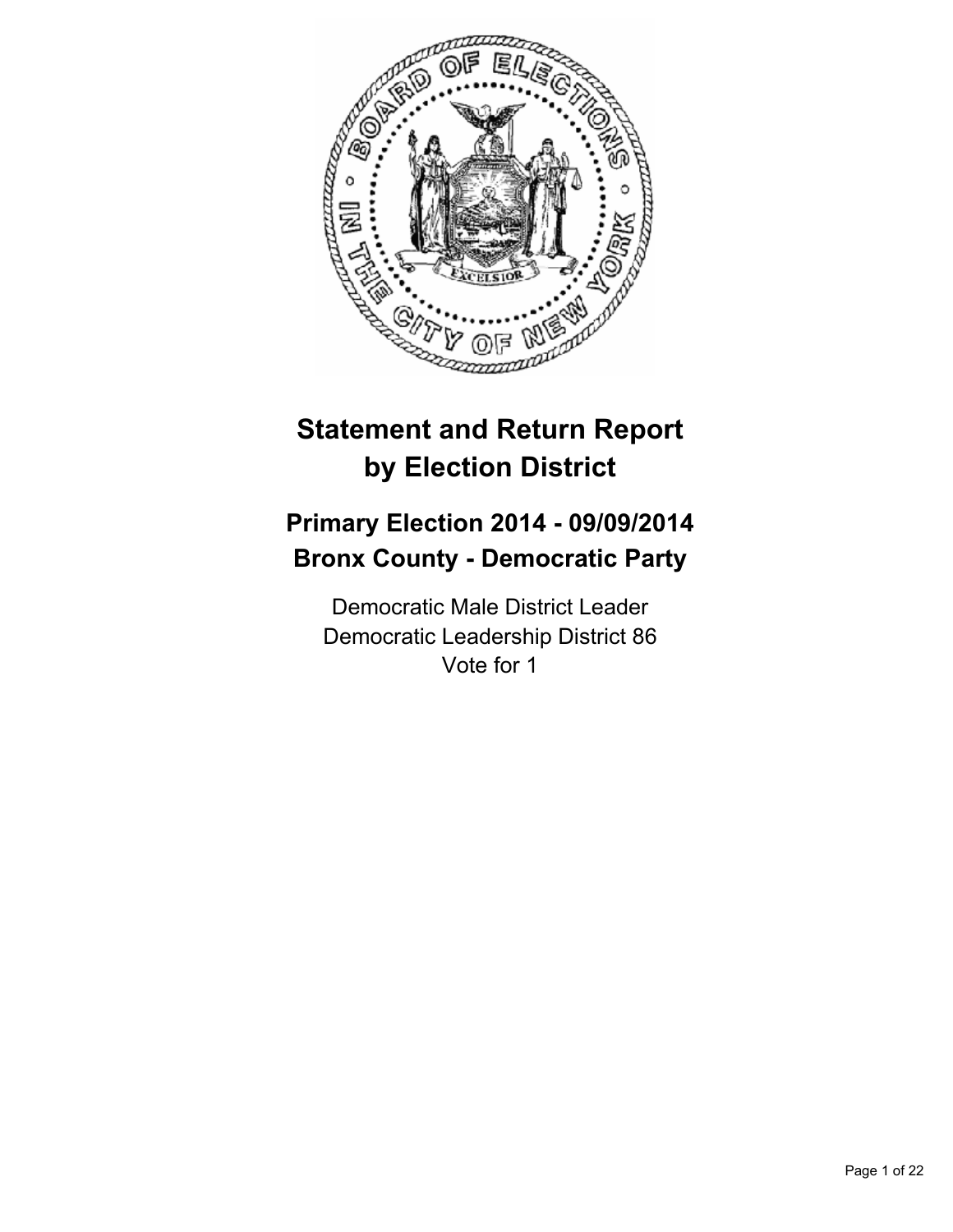

| <b>PUBLIC COUNTER</b>                                    | 62 |
|----------------------------------------------------------|----|
| <b>EMERGENCY</b>                                         | 0  |
| ABSENTEE/MILITARY                                        | 0  |
| <b>FEDERAL</b>                                           | 0  |
| AFFIDAVIT                                                | 0  |
| <b>Total Ballots</b>                                     | 62 |
| Less - Inapplicable Federal/Special Presidential Ballots | 0  |
| <b>Total Applicable Ballots</b>                          | 62 |
| <b>HERIBERTO COLLAZO</b>                                 | 14 |
| LUIS SALCEDO                                             | 26 |
| ADRIANO ESPAILLAT (WRITE-IN)                             | 1  |
| <b>Total Votes</b>                                       | 41 |
| Unrecorded                                               | 21 |

## **002/86**

| <b>PUBLIC COUNTER</b>                                    | 37 |
|----------------------------------------------------------|----|
| <b>EMERGENCY</b>                                         | 0  |
| ABSENTEE/MILITARY                                        | 3  |
| FEDERAL                                                  | 0  |
| AFFIDAVIT                                                | 0  |
| <b>Total Ballots</b>                                     | 40 |
| Less - Inapplicable Federal/Special Presidential Ballots | 0  |
| <b>Total Applicable Ballots</b>                          | 40 |
| <b>HERIBERTO COLLAZO</b>                                 | 15 |
| LUIS SALCEDO                                             | 12 |
| <b>Total Votes</b>                                       | 27 |
| Unrecorded                                               | 13 |

| PUBLIC COUNTER                                           | 46                |
|----------------------------------------------------------|-------------------|
| <b>EMERGENCY</b>                                         | 0                 |
| ABSENTEE/MILITARY                                        | 3                 |
| <b>FEDERAL</b>                                           | 0                 |
| AFFIDAVIT                                                | $\overline{2}$    |
| <b>Total Ballots</b>                                     | 51                |
| Less - Inapplicable Federal/Special Presidential Ballots | 0                 |
| <b>Total Applicable Ballots</b>                          | 51                |
| <b>HERIBERTO COLLAZO</b>                                 | $12 \overline{ }$ |
| LUIS SALCEDO                                             | 17                |
| <b>Total Votes</b>                                       | 29                |
| Unrecorded                                               | 22                |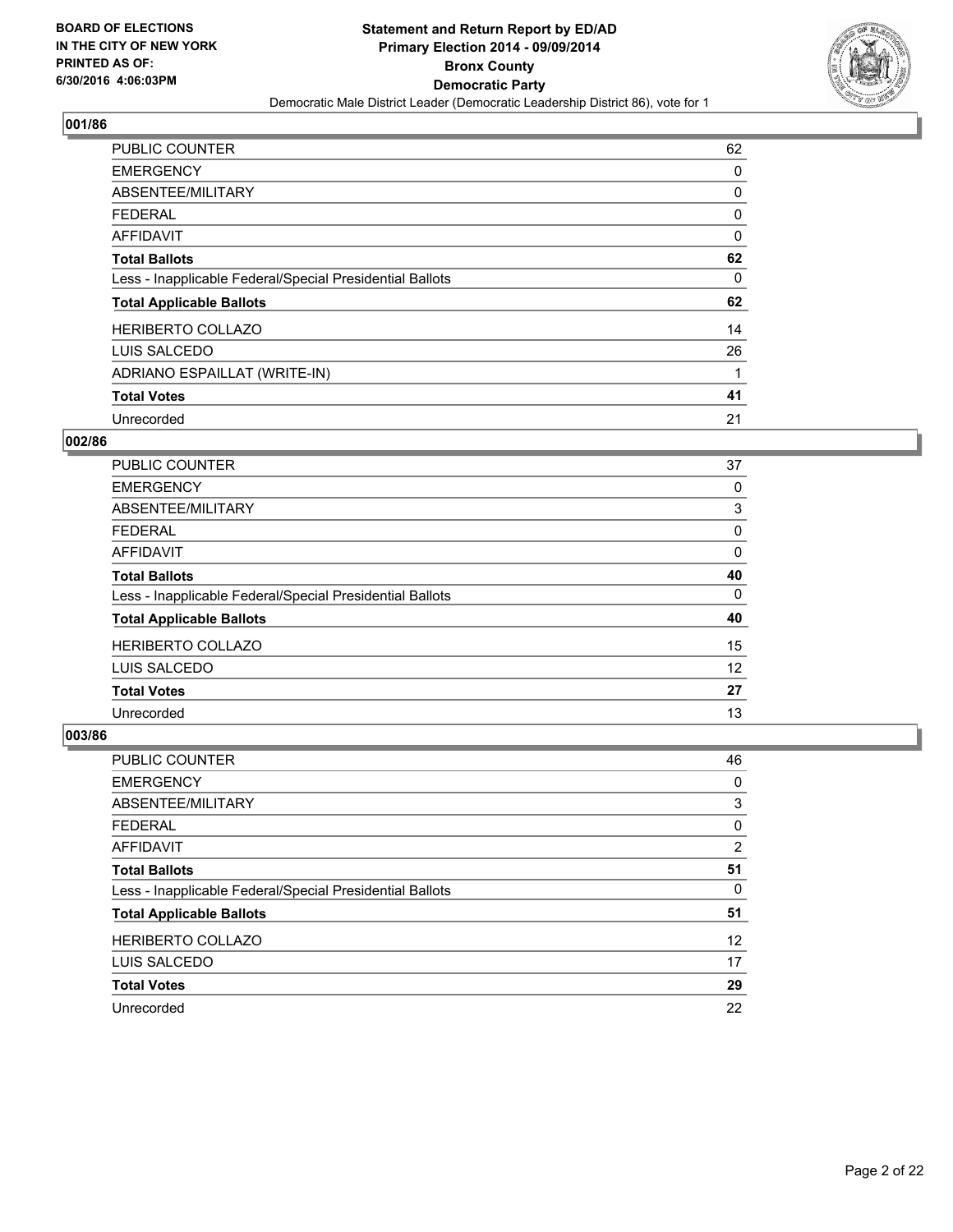

| <b>PUBLIC COUNTER</b>                                    | 23 |
|----------------------------------------------------------|----|
| <b>EMERGENCY</b>                                         | 0  |
| ABSENTEE/MILITARY                                        |    |
| <b>FEDERAL</b>                                           | 0  |
| AFFIDAVIT                                                | 1  |
| <b>Total Ballots</b>                                     | 25 |
| Less - Inapplicable Federal/Special Presidential Ballots | 0  |
| <b>Total Applicable Ballots</b>                          | 25 |
| <b>HERIBERTO COLLAZO</b>                                 | 8  |
| LUIS SALCEDO                                             | 8  |
| HECTOR RAMIREZ (WRITE-IN)                                | 1  |
| UNATTRIBUTABLE WRITE-IN (WRITE-IN)                       | 1  |
| <b>Total Votes</b>                                       |    |
|                                                          | 18 |

# **005/86**

| <b>PUBLIC COUNTER</b>                                    | 41 |
|----------------------------------------------------------|----|
| <b>EMERGENCY</b>                                         | 0  |
| ABSENTEE/MILITARY                                        |    |
| <b>FEDERAL</b>                                           | 0  |
| AFFIDAVIT                                                |    |
| <b>Total Ballots</b>                                     | 43 |
| Less - Inapplicable Federal/Special Presidential Ballots | 0  |
| <b>Total Applicable Ballots</b>                          | 43 |
| <b>HERIBERTO COLLAZO</b>                                 | 11 |
| LUIS SALCEDO                                             | 13 |
| BENNY CATALA (WRITE-IN)                                  | 1  |
| <b>Total Votes</b>                                       | 25 |
| Unrecorded                                               | 18 |

| PUBLIC COUNTER                                           | 37             |
|----------------------------------------------------------|----------------|
| <b>EMERGENCY</b>                                         | 0              |
| ABSENTEE/MILITARY                                        | 3              |
| <b>FEDERAL</b>                                           | 0              |
| <b>AFFIDAVIT</b>                                         | $\overline{2}$ |
| <b>Total Ballots</b>                                     | 42             |
| Less - Inapplicable Federal/Special Presidential Ballots | 0              |
| <b>Total Applicable Ballots</b>                          | 42             |
| <b>HERIBERTO COLLAZO</b>                                 | 14             |
| LUIS SALCEDO                                             | 11             |
| <b>Total Votes</b>                                       | 25             |
| Unrecorded                                               | 17             |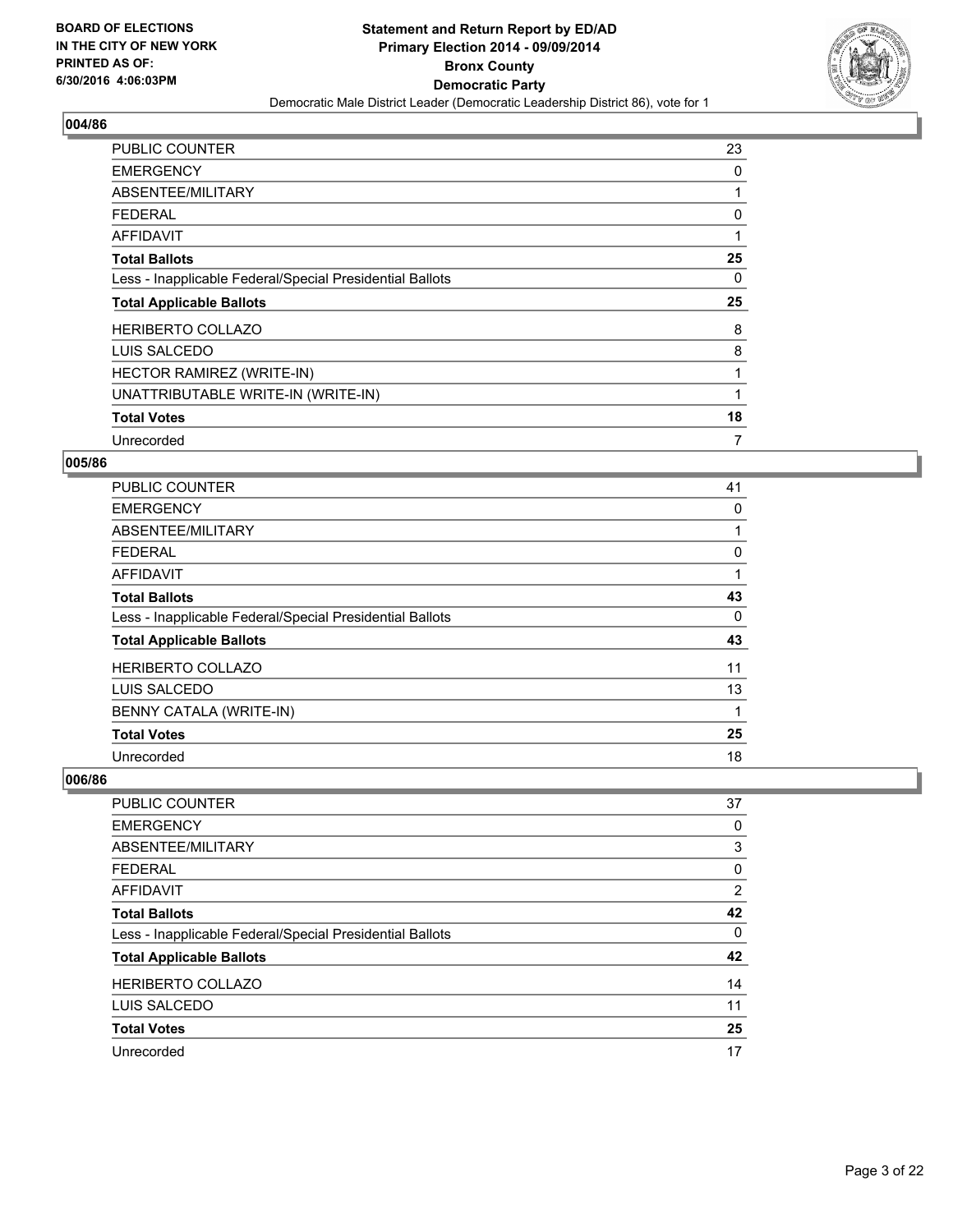

| PUBLIC COUNTER                                           | 73 |
|----------------------------------------------------------|----|
| <b>EMERGENCY</b>                                         | 0  |
| ABSENTEE/MILITARY                                        | 1  |
| <b>FEDERAL</b>                                           | 0  |
| <b>AFFIDAVIT</b>                                         | 1  |
| <b>Total Ballots</b>                                     | 75 |
| Less - Inapplicable Federal/Special Presidential Ballots | 0  |
| <b>Total Applicable Ballots</b>                          | 75 |
| <b>HERIBERTO COLLAZO</b>                                 | 34 |
| LUIS SALCEDO                                             | 17 |
| UNATTRIBUTABLE WRITE-IN (WRITE-IN)                       | 1  |
| <b>Total Votes</b>                                       | 52 |
| Unrecorded                                               | 23 |

## **008/86**

| <b>PUBLIC COUNTER</b>                                    | 101            |
|----------------------------------------------------------|----------------|
| <b>EMERGENCY</b>                                         | 0              |
| ABSENTEE/MILITARY                                        | $\overline{2}$ |
| <b>FEDERAL</b>                                           | 0              |
| <b>AFFIDAVIT</b>                                         | 0              |
| <b>Total Ballots</b>                                     | 103            |
| Less - Inapplicable Federal/Special Presidential Ballots | 0              |
| <b>Total Applicable Ballots</b>                          | 103            |
| <b>HERIBERTO COLLAZO</b>                                 | 36             |
| LUIS SALCEDO                                             | 41             |
| <b>Total Votes</b>                                       | 77             |
| Unrecorded                                               | 26             |

| <b>PUBLIC COUNTER</b>                                    | 59 |
|----------------------------------------------------------|----|
| <b>EMERGENCY</b>                                         | 0  |
| ABSENTEE/MILITARY                                        | 8  |
| <b>FEDERAL</b>                                           | 0  |
| AFFIDAVIT                                                | 0  |
| <b>Total Ballots</b>                                     | 67 |
| Less - Inapplicable Federal/Special Presidential Ballots | 0  |
| <b>Total Applicable Ballots</b>                          | 67 |
| <b>HERIBERTO COLLAZO</b>                                 | 20 |
| LUIS SALCEDO                                             | 26 |
| <b>Total Votes</b>                                       | 46 |
| Unrecorded                                               | 21 |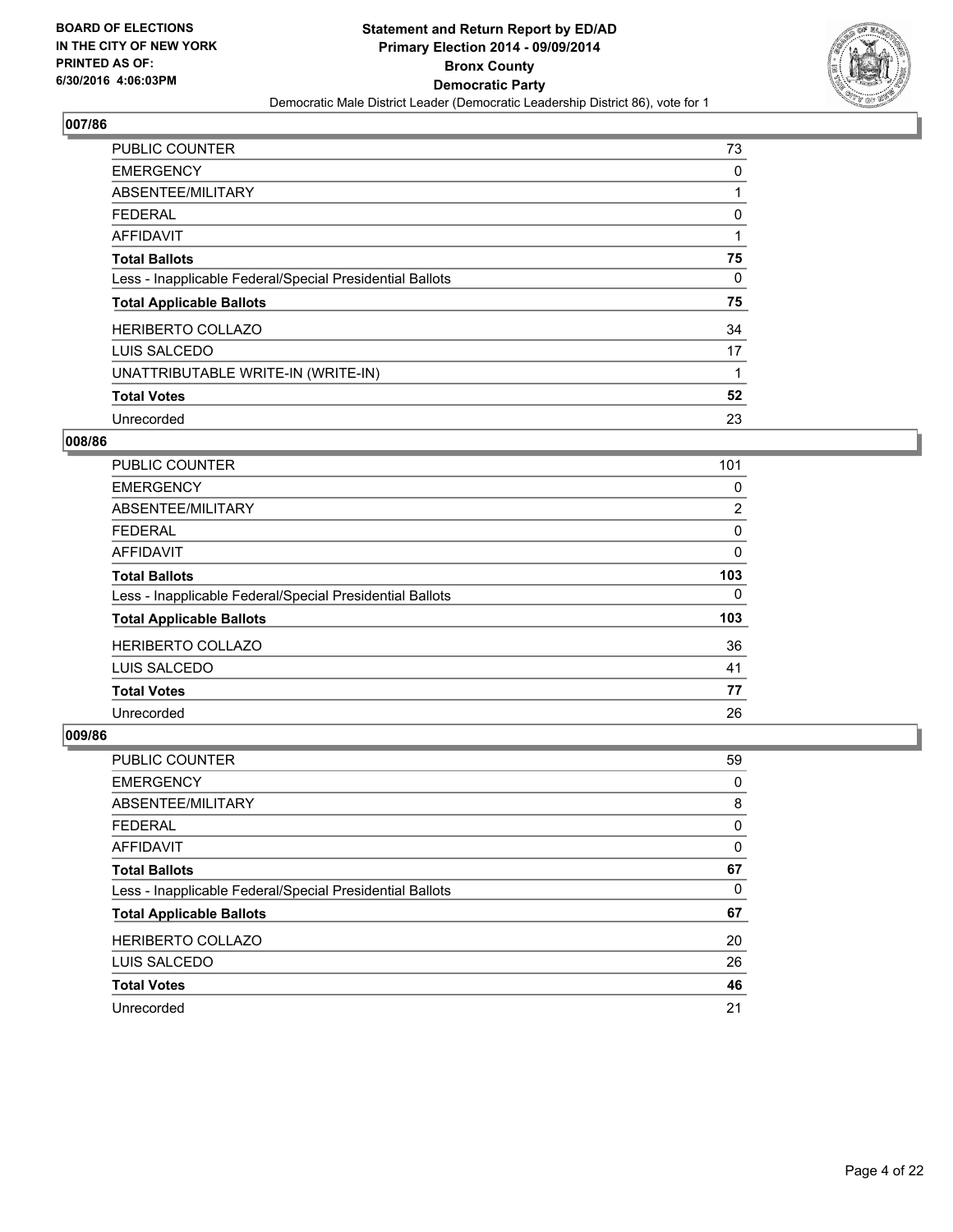

| PUBLIC COUNTER                                           | 42             |
|----------------------------------------------------------|----------------|
| <b>EMERGENCY</b>                                         | 0              |
| ABSENTEE/MILITARY                                        | $\overline{2}$ |
| <b>FEDERAL</b>                                           | 0              |
| <b>AFFIDAVIT</b>                                         |                |
| <b>Total Ballots</b>                                     | 45             |
| Less - Inapplicable Federal/Special Presidential Ballots | 0              |
| <b>Total Applicable Ballots</b>                          | 45             |
| <b>HERIBERTO COLLAZO</b>                                 | 13             |
| LUIS SALCEDO                                             | 12             |
| <b>Total Votes</b>                                       | 25             |
| Unrecorded                                               | 20             |

## **011/86**

| PUBLIC COUNTER                                           | 104            |
|----------------------------------------------------------|----------------|
| <b>EMERGENCY</b>                                         | 0              |
| ABSENTEE/MILITARY                                        | $\overline{2}$ |
| FEDERAL                                                  | 0              |
| AFFIDAVIT                                                | 0              |
| <b>Total Ballots</b>                                     | 106            |
| Less - Inapplicable Federal/Special Presidential Ballots | 0              |
| <b>Total Applicable Ballots</b>                          | 106            |
| <b>HERIBERTO COLLAZO</b>                                 | 42             |
| LUIS SALCEDO                                             | 46             |
| <b>Total Votes</b>                                       | 88             |
| Unrecorded                                               | 18             |

| <b>PUBLIC COUNTER</b>                                    | 90 |
|----------------------------------------------------------|----|
| <b>EMERGENCY</b>                                         | 0  |
| ABSENTEE/MILITARY                                        | 2  |
| <b>FEDERAL</b>                                           | 0  |
| <b>AFFIDAVIT</b>                                         | 1  |
| <b>Total Ballots</b>                                     | 93 |
| Less - Inapplicable Federal/Special Presidential Ballots | 0  |
| <b>Total Applicable Ballots</b>                          | 93 |
| <b>HERIBERTO COLLAZO</b>                                 | 30 |
| LUIS SALCEDO                                             | 37 |
| UNATTRIBUTABLE WRITE-IN (WRITE-IN)                       | 1  |
| <b>Total Votes</b>                                       | 68 |
| Unrecorded                                               | 25 |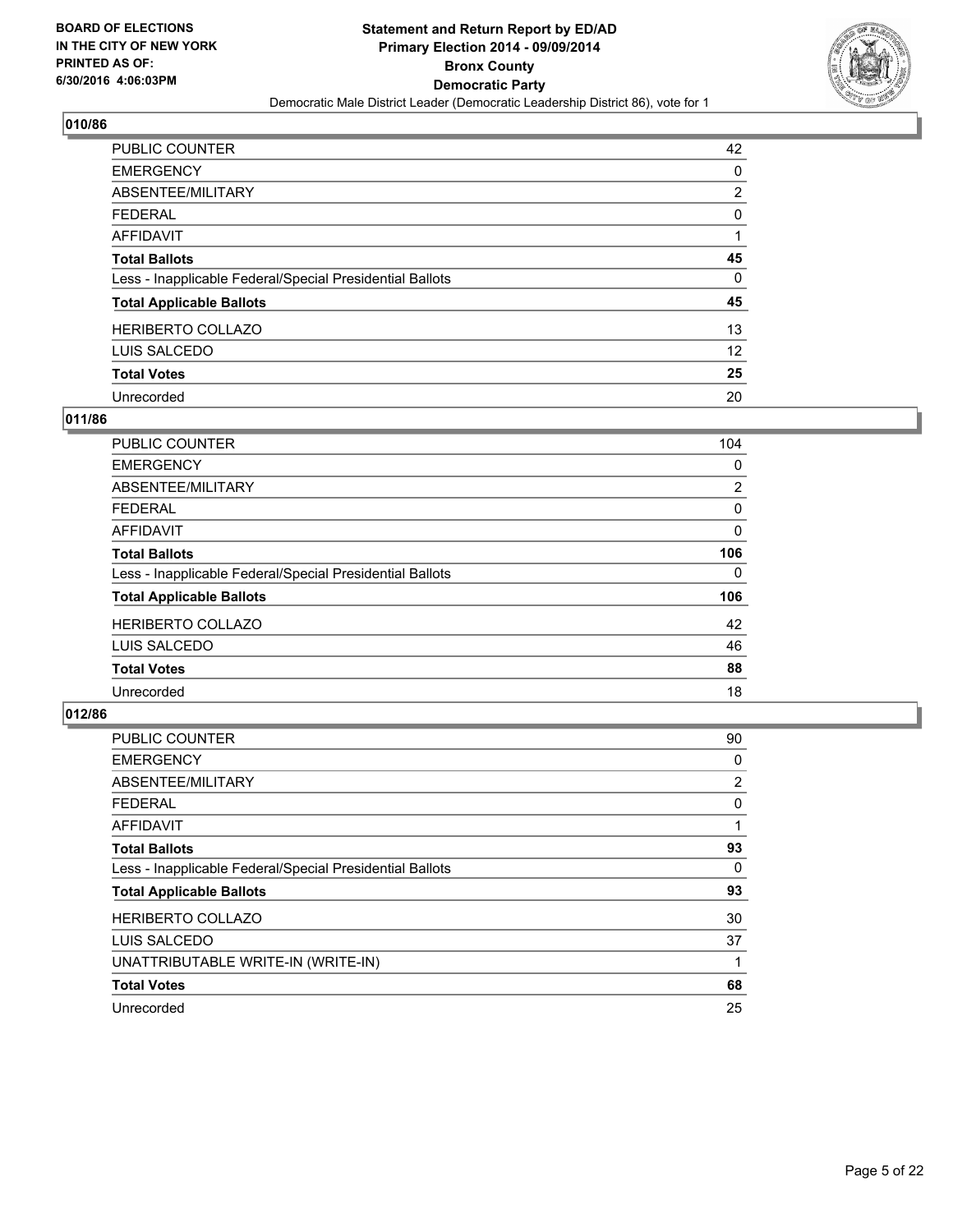

| <b>PUBLIC COUNTER</b>                                    | 58 |
|----------------------------------------------------------|----|
| <b>EMERGENCY</b>                                         | 0  |
| ABSENTEE/MILITARY                                        |    |
| <b>FEDERAL</b>                                           | 0  |
| AFFIDAVIT                                                | 0  |
| <b>Total Ballots</b>                                     | 59 |
| Less - Inapplicable Federal/Special Presidential Ballots | 0  |
| <b>Total Applicable Ballots</b>                          | 59 |
| <b>HERIBERTO COLLAZO</b>                                 | 22 |
| LUIS SALCEDO                                             | 25 |
| <b>Total Votes</b>                                       | 47 |
| Unrecorded                                               | 12 |

#### **014/86**

| <b>PUBLIC COUNTER</b>                                    | 118 |
|----------------------------------------------------------|-----|
| <b>EMERGENCY</b>                                         | 0   |
| ABSENTEE/MILITARY                                        | 3   |
| <b>FEDERAL</b>                                           | 0   |
| AFFIDAVIT                                                | 3   |
| <b>Total Ballots</b>                                     | 124 |
| Less - Inapplicable Federal/Special Presidential Ballots | 0   |
| <b>Total Applicable Ballots</b>                          | 124 |
| <b>HERIBERTO COLLAZO</b>                                 | 35  |
| LUIS SALCEDO                                             | 52  |
| UNATTRIBUTABLE WRITE-IN (WRITE-IN)                       | 1   |
| <b>Total Votes</b>                                       | 88  |
| Unrecorded                                               | 36  |

| <b>PUBLIC COUNTER</b>                                    | 85 |
|----------------------------------------------------------|----|
| <b>EMERGENCY</b>                                         | 0  |
| ABSENTEE/MILITARY                                        | 8  |
| <b>FEDERAL</b>                                           | 0  |
| AFFIDAVIT                                                | 0  |
| <b>Total Ballots</b>                                     | 93 |
| Less - Inapplicable Federal/Special Presidential Ballots | 0  |
| <b>Total Applicable Ballots</b>                          | 93 |
| <b>HERIBERTO COLLAZO</b>                                 | 32 |
| LUIS SALCEDO                                             | 30 |
| <b>Total Votes</b>                                       | 62 |
| Unrecorded                                               | 31 |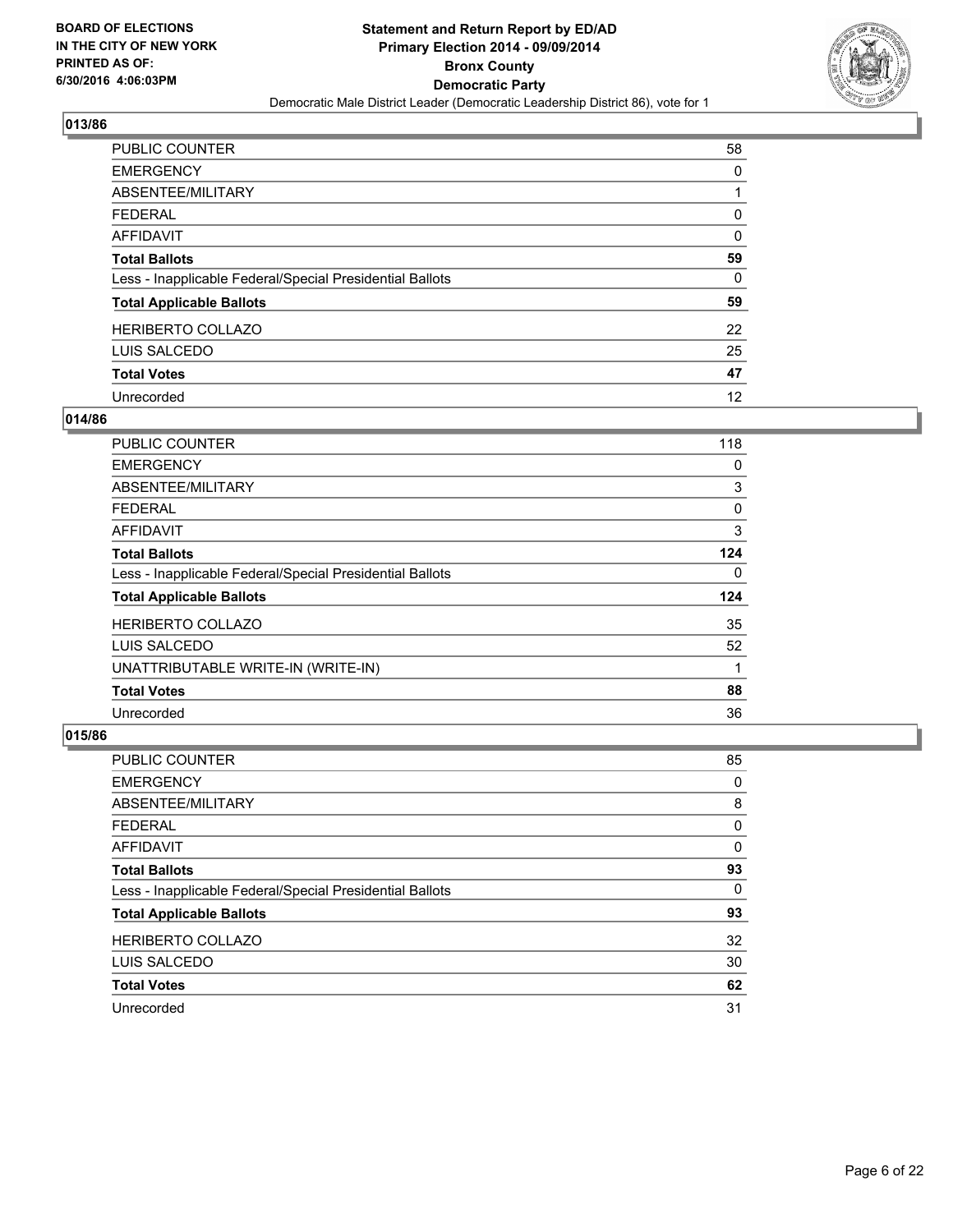

| <b>PUBLIC COUNTER</b>                                    | 78 |
|----------------------------------------------------------|----|
| <b>EMERGENCY</b>                                         | 0  |
| ABSENTEE/MILITARY                                        | 3  |
| <b>FEDERAL</b>                                           | 0  |
| <b>AFFIDAVIT</b>                                         | 0  |
| <b>Total Ballots</b>                                     | 81 |
| Less - Inapplicable Federal/Special Presidential Ballots | 0  |
| <b>Total Applicable Ballots</b>                          | 81 |
| <b>HERIBERTO COLLAZO</b>                                 | 25 |
| LUIS SALCEDO                                             | 39 |
| <b>Total Votes</b>                                       | 64 |
| Unrecorded                                               | 17 |

## **017/86**

| <b>PUBLIC COUNTER</b>                                    | 99               |
|----------------------------------------------------------|------------------|
| <b>EMERGENCY</b>                                         | 0                |
| ABSENTEE/MILITARY                                        | $\overline{2}$   |
| <b>FEDERAL</b>                                           | 0                |
| AFFIDAVIT                                                |                  |
| <b>Total Ballots</b>                                     | 102              |
| Less - Inapplicable Federal/Special Presidential Ballots | 0                |
| <b>Total Applicable Ballots</b>                          | 102 <sub>2</sub> |
| <b>HERIBERTO COLLAZO</b>                                 | 32               |
| LUIS SALCEDO                                             | 38               |
| UNATTRIBUTABLE WRITE-IN (WRITE-IN)                       | 2                |
| <b>Total Votes</b>                                       | 72               |
| Unrecorded                                               | 30               |

| PUBLIC COUNTER                                           | 69 |
|----------------------------------------------------------|----|
| <b>EMERGENCY</b>                                         | 0  |
| ABSENTEE/MILITARY                                        | 0  |
| <b>FEDERAL</b>                                           | 0  |
| AFFIDAVIT                                                |    |
| <b>Total Ballots</b>                                     | 70 |
| Less - Inapplicable Federal/Special Presidential Ballots | 0  |
| <b>Total Applicable Ballots</b>                          | 70 |
| <b>HERIBERTO COLLAZO</b>                                 | 26 |
| LUIS SALCEDO                                             | 23 |
| <b>Total Votes</b>                                       | 49 |
| Unrecorded                                               | 21 |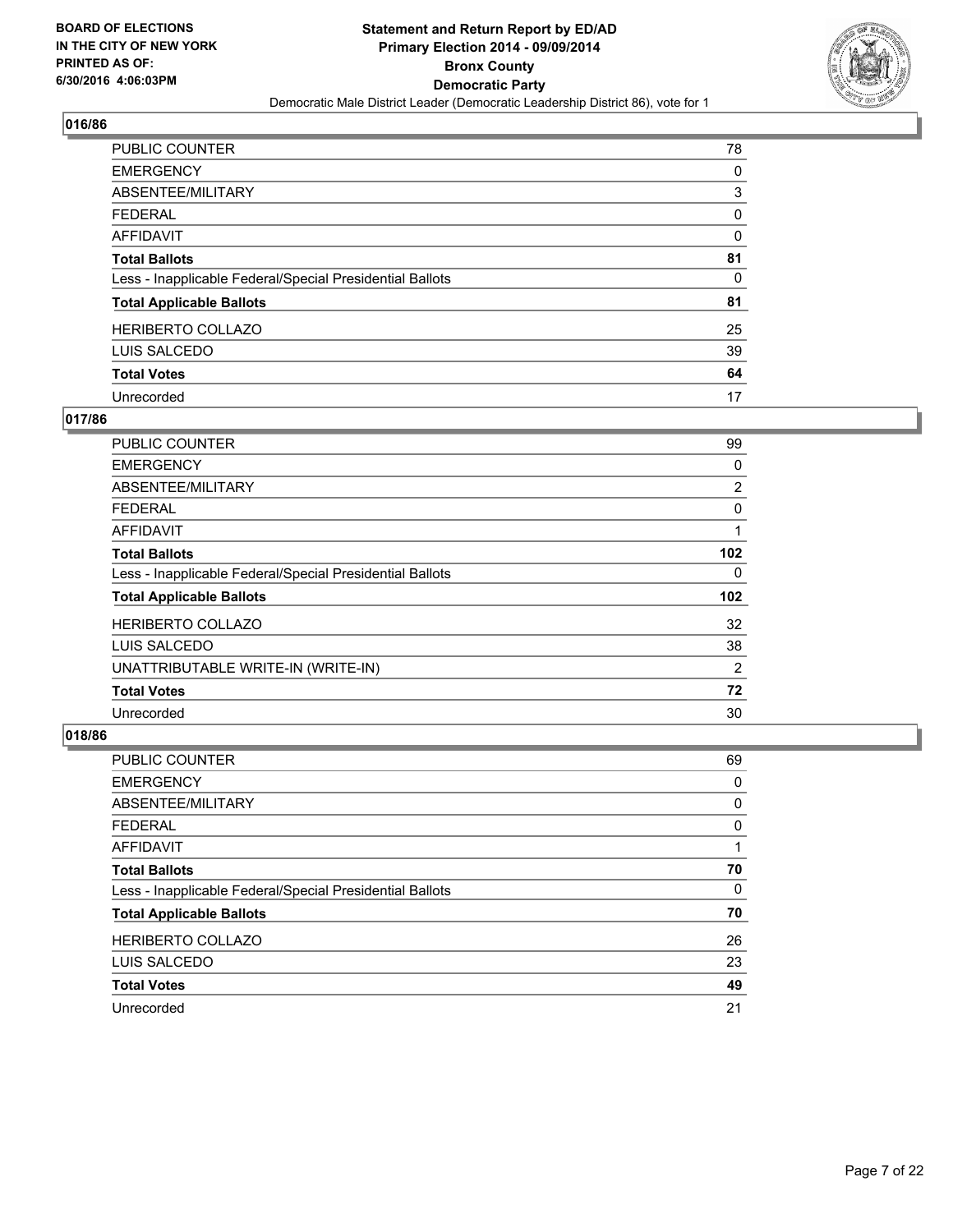

| <b>PUBLIC COUNTER</b>                                    | 106 |
|----------------------------------------------------------|-----|
| <b>EMERGENCY</b>                                         | 0   |
| ABSENTEE/MILITARY                                        | 8   |
| <b>FEDERAL</b>                                           | 0   |
| AFFIDAVIT                                                | 0   |
| <b>Total Ballots</b>                                     | 114 |
| Less - Inapplicable Federal/Special Presidential Ballots | 0   |
| <b>Total Applicable Ballots</b>                          | 114 |
| <b>HERIBERTO COLLAZO</b>                                 | 44  |
| LUIS SALCEDO                                             | 36  |
| UNATTRIBUTABLE WRITE-IN (WRITE-IN)                       |     |
| <b>Total Votes</b>                                       | 81  |
| Unrecorded                                               | 33  |

## **020/86**

| <b>PUBLIC COUNTER</b>                                    | 109            |
|----------------------------------------------------------|----------------|
| <b>EMERGENCY</b>                                         | 0              |
| ABSENTEE/MILITARY                                        | $\overline{2}$ |
| <b>FEDERAL</b>                                           | 0              |
| <b>AFFIDAVIT</b>                                         | 0              |
| <b>Total Ballots</b>                                     | 111            |
| Less - Inapplicable Federal/Special Presidential Ballots | 0              |
| <b>Total Applicable Ballots</b>                          | 111            |
| <b>HERIBERTO COLLAZO</b>                                 | 34             |
| LUIS SALCEDO                                             | 41             |
| <b>JOSE RIVERA (WRITE-IN)</b>                            |                |
| KEVIN DELGADO (WRITE-IN)                                 | 1              |
| UNATTRIBUTABLE WRITE-IN (WRITE-IN)                       | 2              |
| <b>Total Votes</b>                                       | 79             |
| Unrecorded                                               | 32             |

| PUBLIC COUNTER                                           | $\overline{2}$ |
|----------------------------------------------------------|----------------|
| <b>EMERGENCY</b>                                         | 0              |
| ABSENTEE/MILITARY                                        | 0              |
| <b>FEDERAL</b>                                           | 0              |
| <b>AFFIDAVIT</b>                                         | 0              |
| <b>Total Ballots</b>                                     | $\mathbf{2}$   |
| Less - Inapplicable Federal/Special Presidential Ballots | 0              |
| <b>Total Applicable Ballots</b>                          | 2              |
| <b>HERIBERTO COLLAZO</b>                                 | 0              |
| LUIS SALCEDO                                             |                |
| <b>Total Votes</b>                                       |                |
| Unrecorded                                               |                |
|                                                          |                |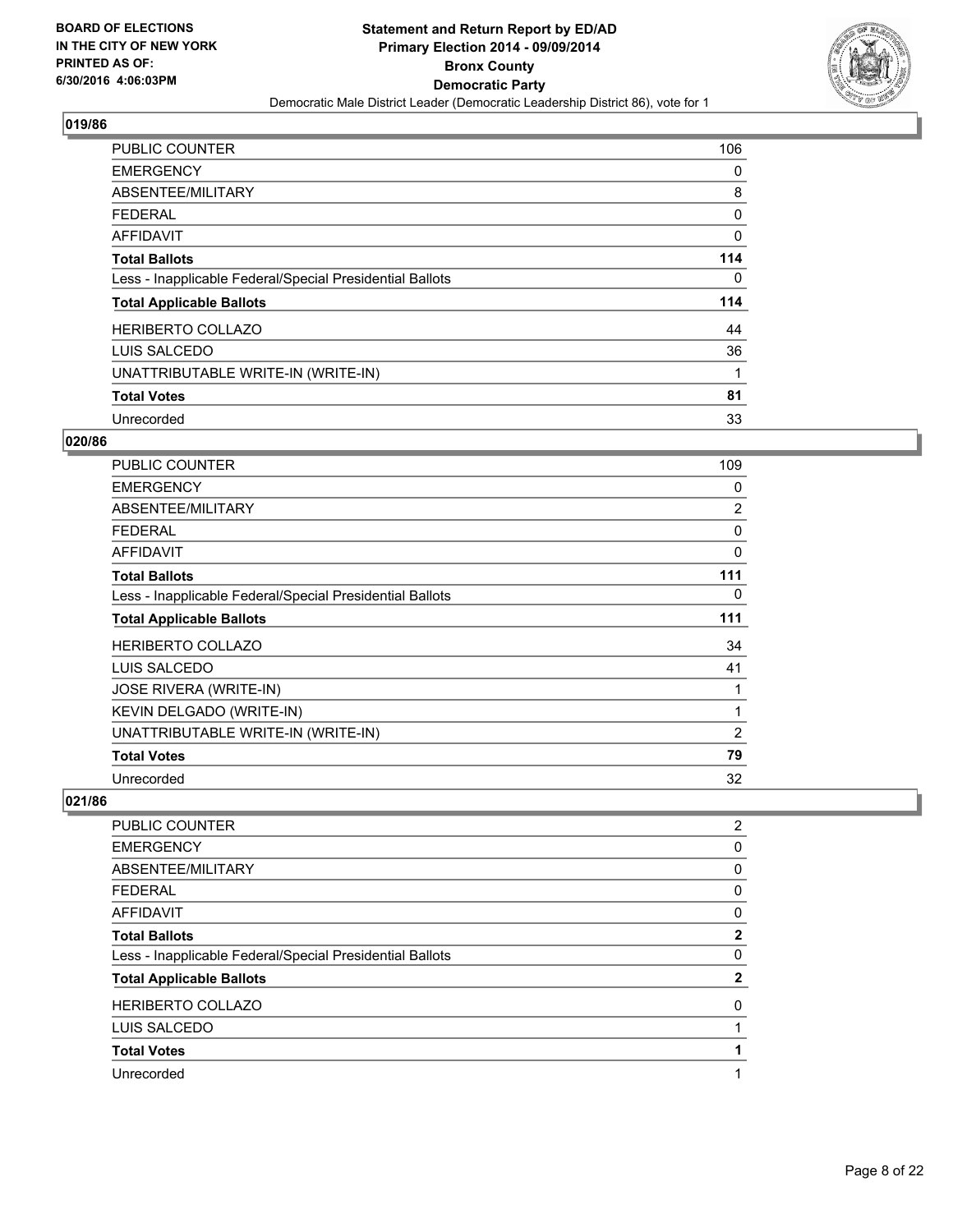

| <b>PUBLIC COUNTER</b>                                    | 93 |
|----------------------------------------------------------|----|
| <b>EMERGENCY</b>                                         | 0  |
| ABSENTEE/MILITARY                                        | 0  |
| <b>FEDERAL</b>                                           | 0  |
| AFFIDAVIT                                                | 5  |
| <b>Total Ballots</b>                                     | 98 |
| Less - Inapplicable Federal/Special Presidential Ballots | 0  |
| <b>Total Applicable Ballots</b>                          | 98 |
| <b>HERIBERTO COLLAZO</b>                                 | 23 |
| LUIS SALCEDO                                             | 38 |
| UNATTRIBUTABLE WRITE-IN (WRITE-IN)                       |    |
| <b>Total Votes</b>                                       | 62 |
| Unrecorded                                               | 36 |

# **023/86**

| PUBLIC COUNTER                                           | 94 |
|----------------------------------------------------------|----|
| <b>EMERGENCY</b>                                         | 0  |
| ABSENTEE/MILITARY                                        |    |
| FEDERAL                                                  | 0  |
| AFFIDAVIT                                                | 2  |
| <b>Total Ballots</b>                                     | 97 |
| Less - Inapplicable Federal/Special Presidential Ballots | 0  |
| <b>Total Applicable Ballots</b>                          | 97 |
| <b>HERIBERTO COLLAZO</b>                                 | 35 |
| LUIS SALCEDO                                             | 31 |
| <b>Total Votes</b>                                       | 66 |
| Unrecorded                                               | 31 |

| PUBLIC COUNTER                                           | 84             |
|----------------------------------------------------------|----------------|
| <b>EMERGENCY</b>                                         | 0              |
| ABSENTEE/MILITARY                                        | $\overline{2}$ |
| <b>FEDERAL</b>                                           | 0              |
| <b>AFFIDAVIT</b>                                         | $\overline{2}$ |
| <b>Total Ballots</b>                                     | 88             |
| Less - Inapplicable Federal/Special Presidential Ballots | 0              |
| <b>Total Applicable Ballots</b>                          | 88             |
| <b>HERIBERTO COLLAZO</b>                                 | 25             |
| LUIS SALCEDO                                             | 28             |
| <b>Total Votes</b>                                       | 53             |
| Unrecorded                                               | 35             |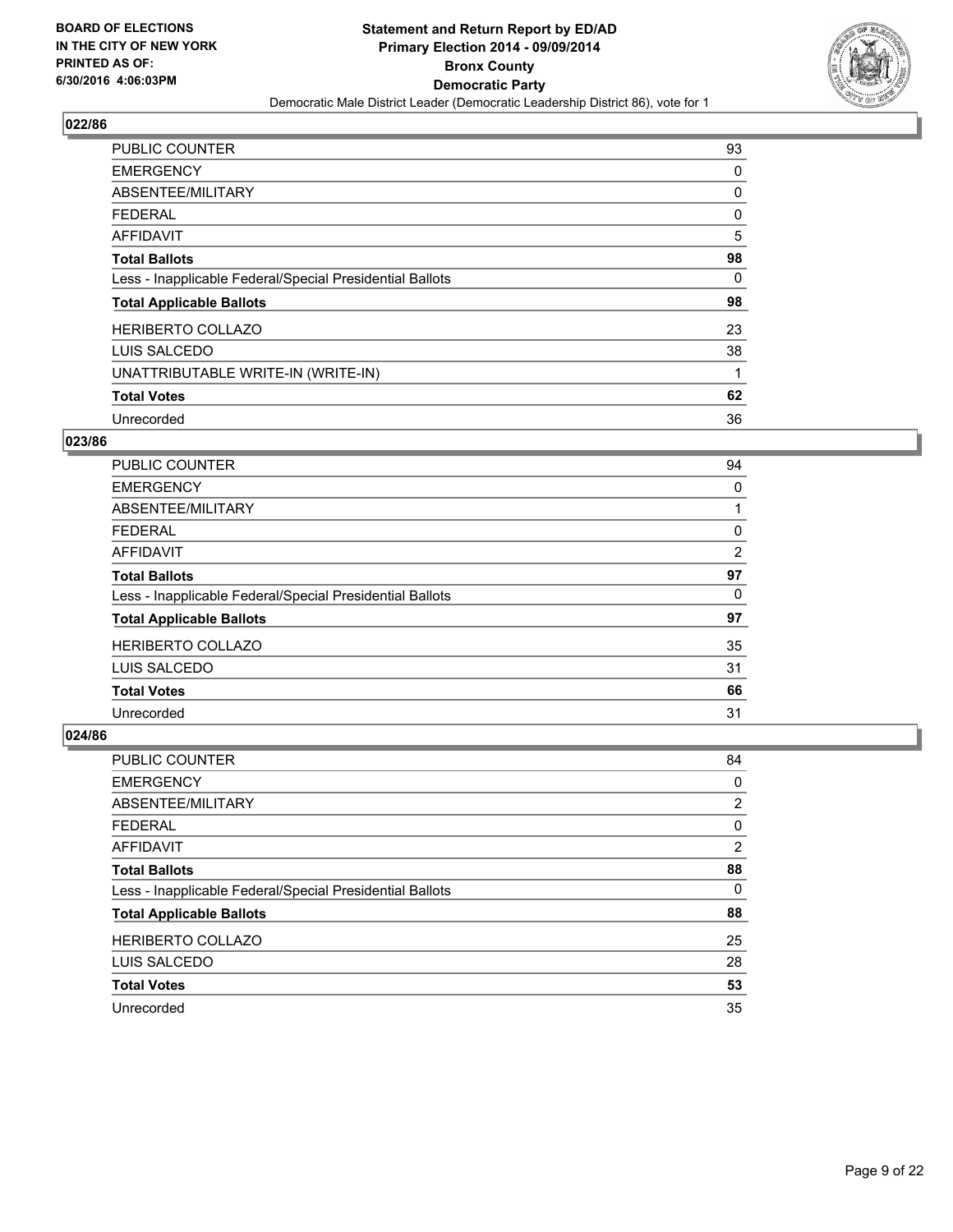

| PUBLIC COUNTER                                           | 89 |
|----------------------------------------------------------|----|
| <b>EMERGENCY</b>                                         | 0  |
| ABSENTEE/MILITARY                                        |    |
| <b>FEDERAL</b>                                           | 0  |
| <b>AFFIDAVIT</b>                                         | 0  |
| <b>Total Ballots</b>                                     | 90 |
| Less - Inapplicable Federal/Special Presidential Ballots | 0  |
| <b>Total Applicable Ballots</b>                          | 90 |
| <b>HERIBERTO COLLAZO</b>                                 | 36 |
| LUIS SALCEDO                                             | 34 |
| UNATTRIBUTABLE WRITE-IN (WRITE-IN)                       |    |
| <b>Total Votes</b>                                       | 71 |
| Unrecorded                                               | 19 |

## **026/86**

| <b>PUBLIC COUNTER</b>                                    | 101 |
|----------------------------------------------------------|-----|
| <b>EMERGENCY</b>                                         | 0   |
| ABSENTEE/MILITARY                                        | 3   |
| <b>FEDERAL</b>                                           | 0   |
| <b>AFFIDAVIT</b>                                         | 0   |
| <b>Total Ballots</b>                                     | 104 |
| Less - Inapplicable Federal/Special Presidential Ballots | 0   |
| <b>Total Applicable Ballots</b>                          | 104 |
| <b>HERIBERTO COLLAZO</b>                                 | 28  |
| LUIS SALCEDO                                             | 29  |
| <b>Total Votes</b>                                       | 57  |
| Unrecorded                                               | 47  |

| <b>PUBLIC COUNTER</b>                                    | 119 |
|----------------------------------------------------------|-----|
| <b>EMERGENCY</b>                                         | 0   |
| ABSENTEE/MILITARY                                        | 9   |
| <b>FEDERAL</b>                                           | 0   |
| AFFIDAVIT                                                | 1   |
| <b>Total Ballots</b>                                     | 129 |
| Less - Inapplicable Federal/Special Presidential Ballots | 0   |
| <b>Total Applicable Ballots</b>                          | 129 |
| <b>HERIBERTO COLLAZO</b>                                 | 53  |
| LUIS SALCEDO                                             | 47  |
| VICTOR PICHARDO (WRITE-IN)                               | 1   |
| <b>Total Votes</b>                                       | 101 |
| Unrecorded                                               | 28  |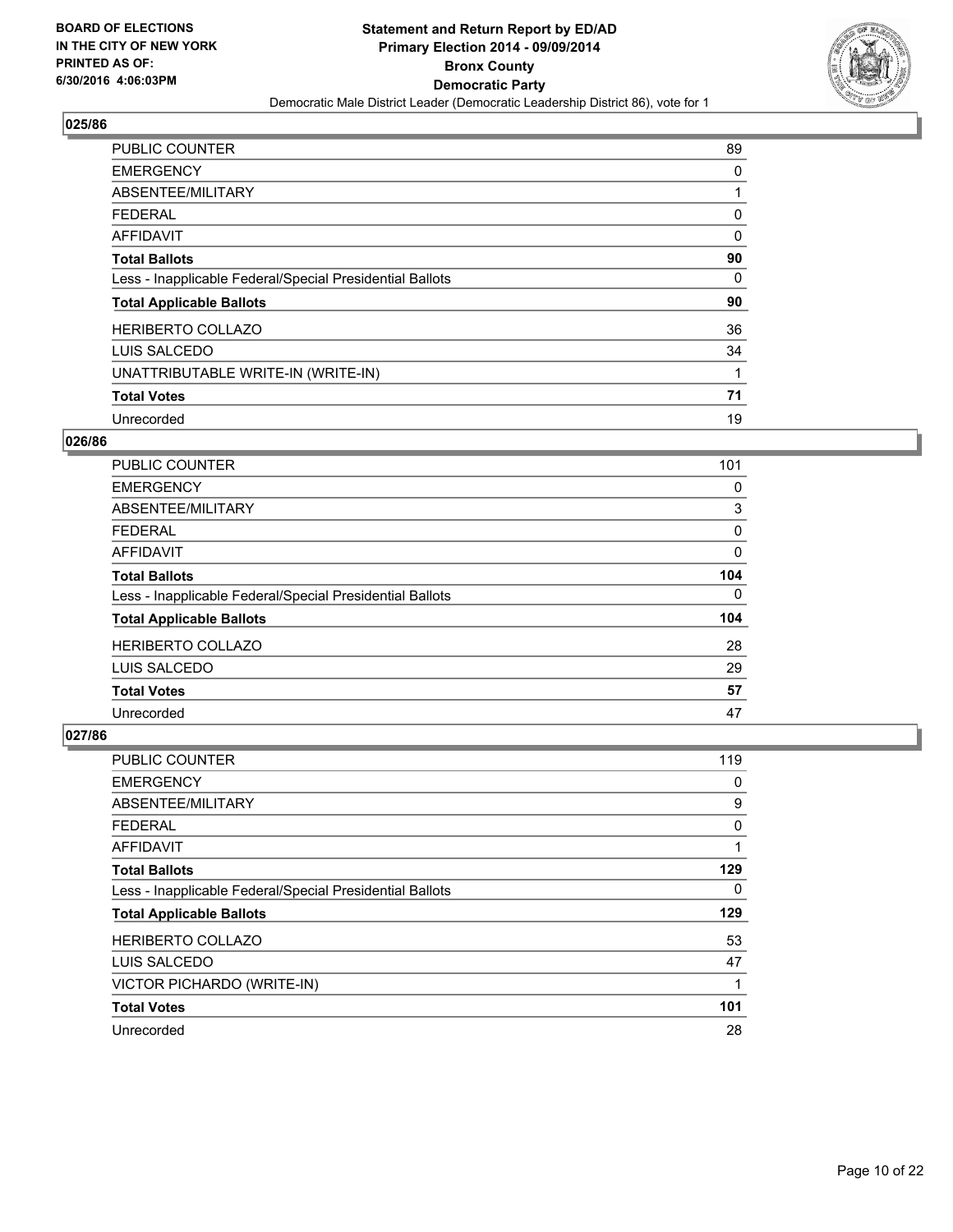

| PUBLIC COUNTER                                           | 95  |
|----------------------------------------------------------|-----|
| <b>EMERGENCY</b>                                         | 0   |
| ABSENTEE/MILITARY                                        | 5   |
| <b>FEDERAL</b>                                           | 0   |
| <b>AFFIDAVIT</b>                                         | 2   |
| <b>Total Ballots</b>                                     | 102 |
| Less - Inapplicable Federal/Special Presidential Ballots | 0   |
| <b>Total Applicable Ballots</b>                          | 102 |
| <b>HERIBERTO COLLAZO</b>                                 | 46  |
| LUIS SALCEDO                                             | 33  |
| UNATTRIBUTABLE WRITE-IN (WRITE-IN)                       |     |
| <b>Total Votes</b>                                       | 80  |
| Unrecorded                                               | 22  |

#### **029/86**

| <b>PUBLIC COUNTER</b>                                    | 74 |
|----------------------------------------------------------|----|
| <b>EMERGENCY</b>                                         | 0  |
| ABSENTEE/MILITARY                                        |    |
| <b>FEDERAL</b>                                           | 0  |
| AFFIDAVIT                                                | 0  |
| <b>Total Ballots</b>                                     | 75 |
| Less - Inapplicable Federal/Special Presidential Ballots | 0  |
| <b>Total Applicable Ballots</b>                          | 75 |
| <b>HERIBERTO COLLAZO</b>                                 | 23 |
| LUIS SALCEDO                                             | 23 |
| <b>Total Votes</b>                                       | 46 |
| Unrecorded                                               | 29 |

| <b>PUBLIC COUNTER</b>                                    | 146 |
|----------------------------------------------------------|-----|
| <b>EMERGENCY</b>                                         | 0   |
| ABSENTEE/MILITARY                                        | 0   |
| <b>FEDERAL</b>                                           | 0   |
| AFFIDAVIT                                                | 2   |
| <b>Total Ballots</b>                                     | 148 |
| Less - Inapplicable Federal/Special Presidential Ballots | 0   |
| <b>Total Applicable Ballots</b>                          | 148 |
| <b>HERIBERTO COLLAZO</b>                                 | 51  |
| LUIS SALCEDO                                             | 45  |
| UNATTRIBUTABLE WRITE-IN (WRITE-IN)                       | 1   |
| <b>Total Votes</b>                                       | 97  |
| Unrecorded                                               | 51  |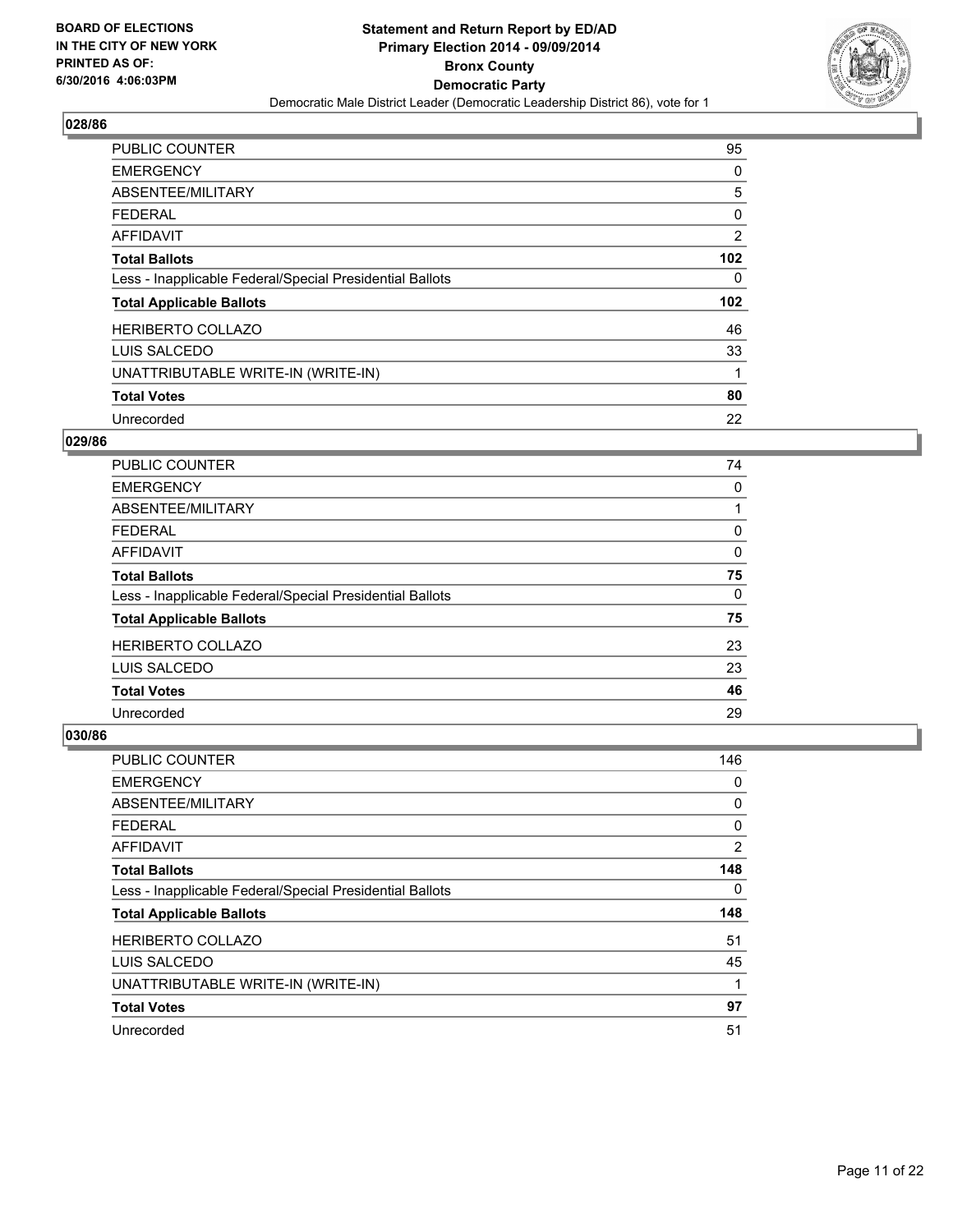

| <b>PUBLIC COUNTER</b>                                    | 95 |
|----------------------------------------------------------|----|
| <b>EMERGENCY</b>                                         | 0  |
| ABSENTEE/MILITARY                                        |    |
| <b>FEDERAL</b>                                           | 0  |
| <b>AFFIDAVIT</b>                                         |    |
| <b>Total Ballots</b>                                     | 97 |
| Less - Inapplicable Federal/Special Presidential Ballots | 0  |
| <b>Total Applicable Ballots</b>                          | 97 |
| <b>HERIBERTO COLLAZO</b>                                 | 40 |
| LUIS SALCEDO                                             | 27 |
| <b>Total Votes</b>                                       | 67 |
| Unrecorded                                               | 30 |

#### **032/86**

| PUBLIC COUNTER                                           | 96 |
|----------------------------------------------------------|----|
| <b>EMERGENCY</b>                                         | 0  |
| ABSENTEE/MILITARY                                        | 2  |
| <b>FEDERAL</b>                                           | 0  |
| <b>AFFIDAVIT</b>                                         |    |
| <b>Total Ballots</b>                                     | 99 |
| Less - Inapplicable Federal/Special Presidential Ballots | 0  |
| <b>Total Applicable Ballots</b>                          | 99 |
| <b>HERIBERTO COLLAZO</b>                                 | 35 |
| LUIS SALCEDO                                             | 35 |
| <b>Total Votes</b>                                       | 70 |
| Unrecorded                                               | 29 |
|                                                          |    |

| <b>PUBLIC COUNTER</b>                                    | 152 |
|----------------------------------------------------------|-----|
| <b>EMERGENCY</b>                                         | 0   |
| ABSENTEE/MILITARY                                        | 4   |
| <b>FEDERAL</b>                                           | 0   |
| <b>AFFIDAVIT</b>                                         |     |
| <b>Total Ballots</b>                                     | 157 |
| Less - Inapplicable Federal/Special Presidential Ballots | 0   |
| <b>Total Applicable Ballots</b>                          | 157 |
| <b>HERIBERTO COLLAZO</b>                                 | 40  |
| LUIS SALCEDO                                             | 55  |
| UNATTRIBUTABLE WRITE-IN (WRITE-IN)                       |     |
| <b>Total Votes</b>                                       | 96  |
| Unrecorded                                               | 61  |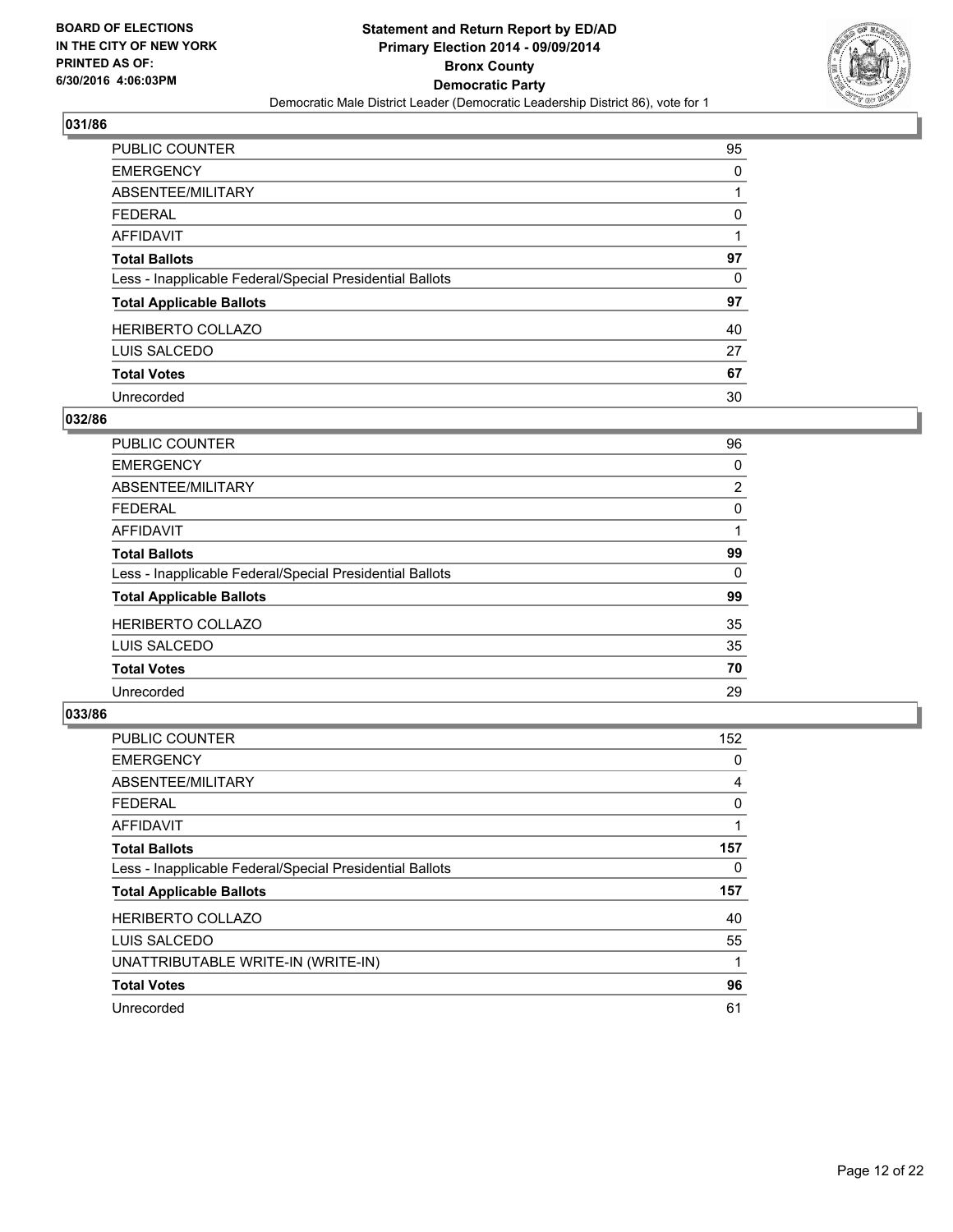

| PUBLIC COUNTER                                           | 74 |
|----------------------------------------------------------|----|
| <b>EMERGENCY</b>                                         | 0  |
| ABSENTEE/MILITARY                                        | 4  |
| <b>FEDERAL</b>                                           | 0  |
| AFFIDAVIT                                                | 2  |
| <b>Total Ballots</b>                                     | 80 |
| Less - Inapplicable Federal/Special Presidential Ballots | 0  |
| <b>Total Applicable Ballots</b>                          | 80 |
| <b>HERIBERTO COLLAZO</b>                                 | 24 |
| LUIS SALCEDO                                             | 32 |
| UNATTRIBUTABLE WRITE-IN (WRITE-IN)                       | 1  |
| <b>Total Votes</b>                                       | 57 |
| Unrecorded                                               | 23 |

#### **035/86**

| <b>PUBLIC COUNTER</b>                                    | 105 |
|----------------------------------------------------------|-----|
| <b>EMERGENCY</b>                                         | 0   |
| ABSENTEE/MILITARY                                        | 2   |
| <b>FEDERAL</b>                                           | 0   |
| <b>AFFIDAVIT</b>                                         | 0   |
| <b>Total Ballots</b>                                     | 107 |
| Less - Inapplicable Federal/Special Presidential Ballots | 0   |
| <b>Total Applicable Ballots</b>                          | 107 |
| <b>HERIBERTO COLLAZO</b>                                 | 31  |
| LUIS SALCEDO                                             | 37  |
| <b>Total Votes</b>                                       | 68  |
| Unrecorded                                               | 39  |

| PUBLIC COUNTER                                           | 94 |
|----------------------------------------------------------|----|
| <b>EMERGENCY</b>                                         | 0  |
| ABSENTEE/MILITARY                                        | 3  |
| <b>FEDERAL</b>                                           | 0  |
| AFFIDAVIT                                                |    |
| <b>Total Ballots</b>                                     | 98 |
| Less - Inapplicable Federal/Special Presidential Ballots | 0  |
| <b>Total Applicable Ballots</b>                          | 98 |
| <b>HERIBERTO COLLAZO</b>                                 | 24 |
| LUIS SALCEDO                                             | 42 |
| <b>Total Votes</b>                                       | 66 |
| Unrecorded                                               | 32 |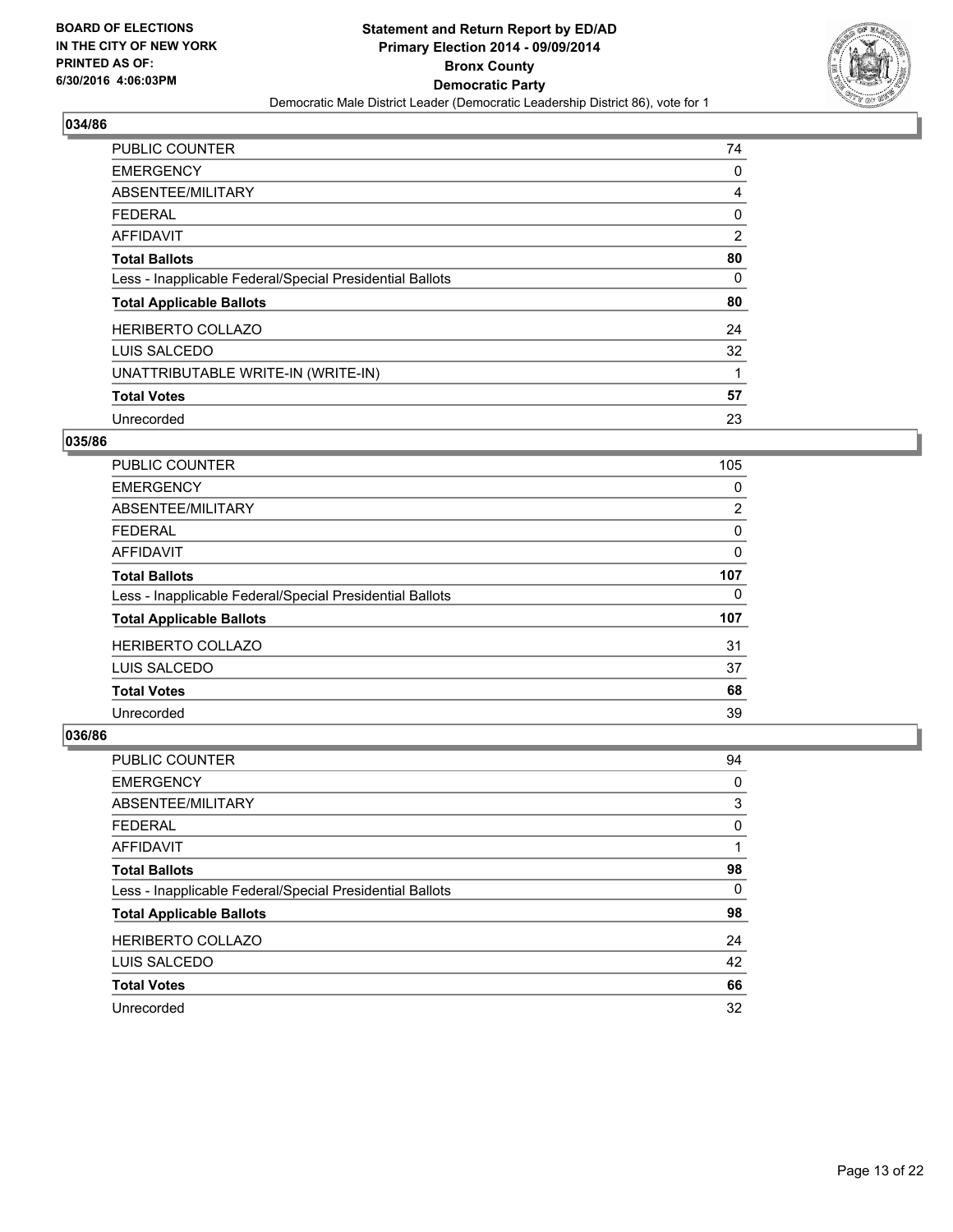

| PUBLIC COUNTER                                           | 37 |
|----------------------------------------------------------|----|
| <b>EMERGENCY</b>                                         | 0  |
| ABSENTEE/MILITARY                                        |    |
| <b>FEDERAL</b>                                           | 0  |
| <b>AFFIDAVIT</b>                                         |    |
| <b>Total Ballots</b>                                     | 39 |
| Less - Inapplicable Federal/Special Presidential Ballots | 0  |
| <b>Total Applicable Ballots</b>                          | 39 |
| <b>HERIBERTO COLLAZO</b>                                 | 11 |
| LUIS SALCEDO                                             | 16 |
| <b>Total Votes</b>                                       | 27 |
| Unrecorded                                               | 12 |

#### **038/86**

| <b>PUBLIC COUNTER</b>                                    | 42             |
|----------------------------------------------------------|----------------|
| <b>EMERGENCY</b>                                         | 0              |
| ABSENTEE/MILITARY                                        | $\overline{2}$ |
| <b>FEDERAL</b>                                           | 0              |
| AFFIDAVIT                                                |                |
| <b>Total Ballots</b>                                     | 45             |
| Less - Inapplicable Federal/Special Presidential Ballots | 0              |
| <b>Total Applicable Ballots</b>                          | 45             |
| <b>HERIBERTO COLLAZO</b>                                 | 15             |
| LUIS SALCEDO                                             | 19             |
| MICHAEL BLAKE (WRITE-IN)                                 | 1              |
| <b>Total Votes</b>                                       | 35             |
| Unrecorded                                               | 10             |

| <b>PUBLIC COUNTER</b>                                    | 51 |
|----------------------------------------------------------|----|
| <b>EMERGENCY</b>                                         | 0  |
| ABSENTEE/MILITARY                                        |    |
| <b>FEDERAL</b>                                           | 0  |
| AFFIDAVIT                                                | 0  |
| <b>Total Ballots</b>                                     | 52 |
| Less - Inapplicable Federal/Special Presidential Ballots | 0  |
| <b>Total Applicable Ballots</b>                          | 52 |
| <b>HERIBERTO COLLAZO</b>                                 | 13 |
| LUIS SALCEDO                                             | 26 |
| <b>Total Votes</b>                                       | 39 |
| Unrecorded                                               | 13 |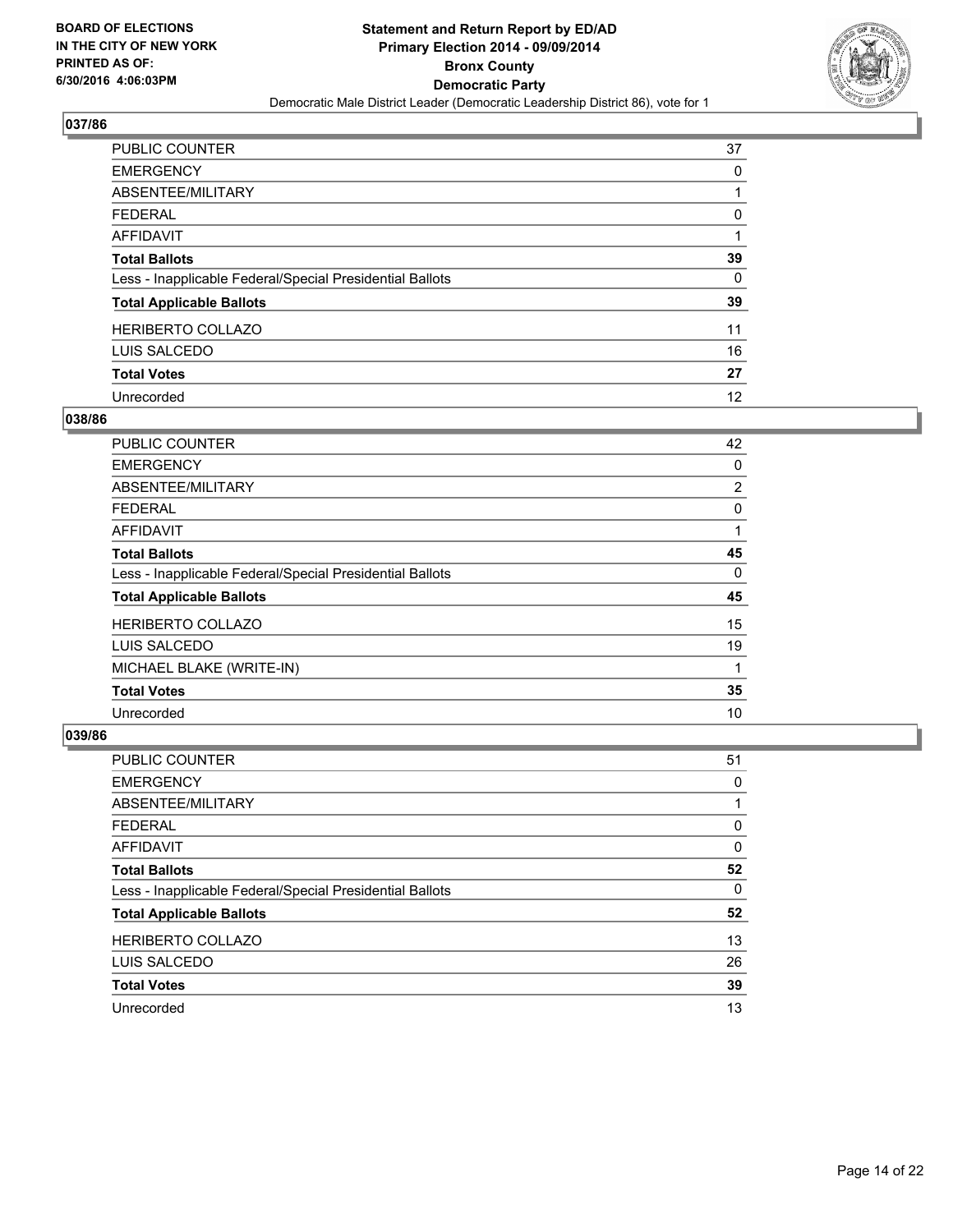

| <b>PUBLIC COUNTER</b>                                    | 57 |
|----------------------------------------------------------|----|
| <b>EMERGENCY</b>                                         | 0  |
| ABSENTEE/MILITARY                                        |    |
| <b>FEDERAL</b>                                           | 0  |
| <b>AFFIDAVIT</b>                                         | 0  |
| <b>Total Ballots</b>                                     | 58 |
| Less - Inapplicable Federal/Special Presidential Ballots | 0  |
| <b>Total Applicable Ballots</b>                          | 58 |
| <b>HERIBERTO COLLAZO</b>                                 | 14 |
| LUIS SALCEDO                                             | 23 |
| <b>Total Votes</b>                                       | 37 |
| Unrecorded                                               | 21 |

#### **041/86**

| <b>PUBLIC COUNTER</b>                                    | 30 |
|----------------------------------------------------------|----|
| <b>EMERGENCY</b>                                         | 0  |
| ABSENTEE/MILITARY                                        |    |
| <b>FEDERAL</b>                                           | 0  |
| <b>AFFIDAVIT</b>                                         |    |
| <b>Total Ballots</b>                                     | 32 |
| Less - Inapplicable Federal/Special Presidential Ballots | 0  |
| <b>Total Applicable Ballots</b>                          | 32 |
| <b>HERIBERTO COLLAZO</b>                                 | 10 |
| LUIS SALCEDO                                             | 11 |
| <b>Total Votes</b>                                       | 21 |
| Unrecorded                                               | 11 |

| <b>Total Votes</b>                                       | 0 |
|----------------------------------------------------------|---|
| LUIS SALCEDO                                             | 0 |
| <b>HERIBERTO COLLAZO</b>                                 | 0 |
| <b>Total Applicable Ballots</b>                          | 0 |
| Less - Inapplicable Federal/Special Presidential Ballots | 0 |
| <b>Total Ballots</b>                                     | 0 |
| <b>AFFIDAVIT</b>                                         | 0 |
| <b>FEDERAL</b>                                           | 0 |
| ABSENTEE/MILITARY                                        | 0 |
| <b>EMERGENCY</b>                                         | 0 |
| <b>PUBLIC COUNTER</b>                                    | 0 |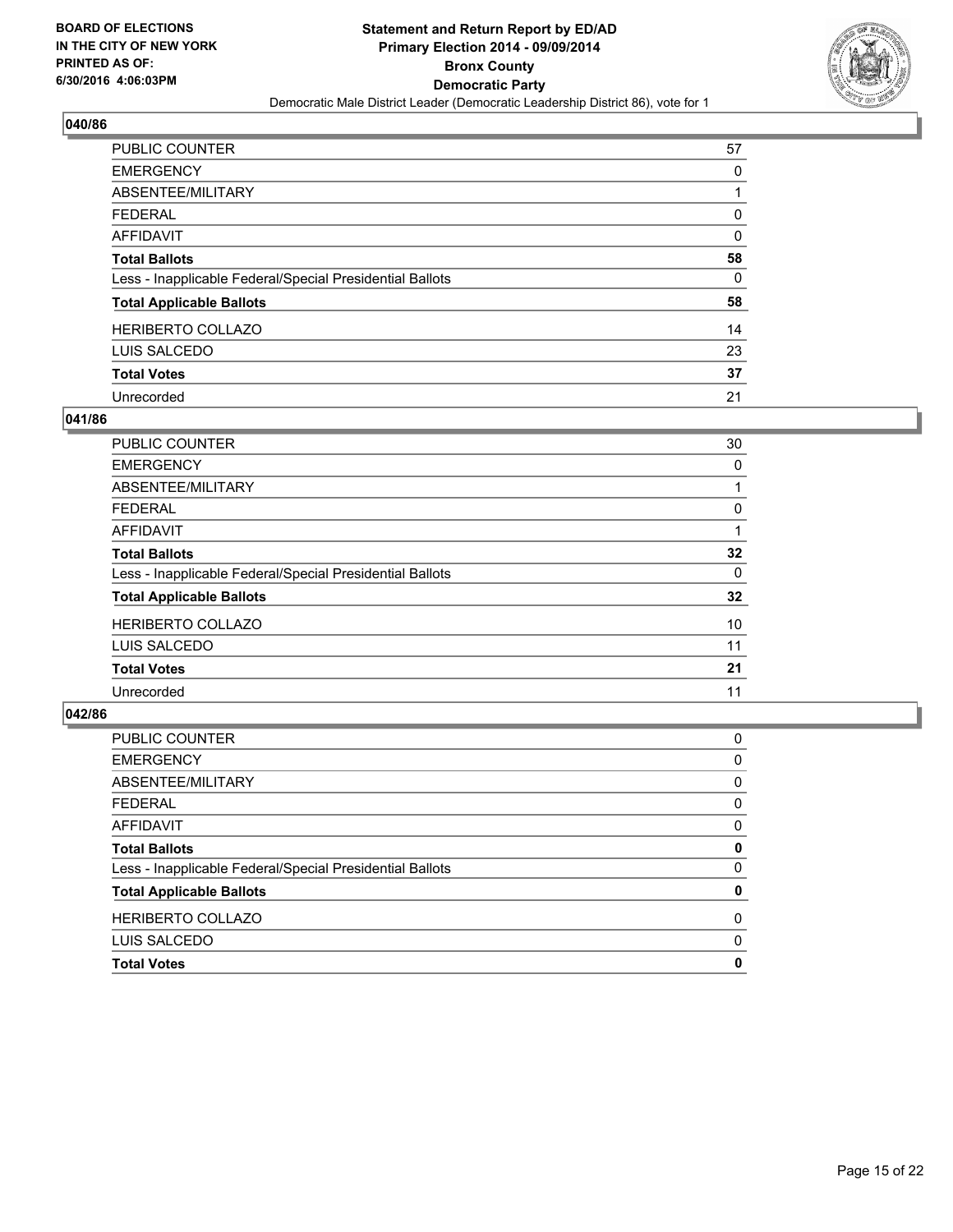

| PUBLIC COUNTER                                           | 6              |
|----------------------------------------------------------|----------------|
| <b>EMERGENCY</b>                                         | 0              |
| ABSENTEE/MILITARY                                        | 0              |
| <b>FEDERAL</b>                                           | 0              |
| <b>AFFIDAVIT</b>                                         | 0              |
| <b>Total Ballots</b>                                     | 6              |
| Less - Inapplicable Federal/Special Presidential Ballots | 0              |
| <b>Total Applicable Ballots</b>                          | 6              |
| <b>HERIBERTO COLLAZO</b>                                 | $\overline{2}$ |
| LUIS SALCEDO                                             | 3              |
| <b>Total Votes</b>                                       | 5              |
| Unrecorded                                               |                |

#### **044/86**

| PUBLIC COUNTER                                           | 22 |
|----------------------------------------------------------|----|
| <b>EMERGENCY</b>                                         | 0  |
| ABSENTEE/MILITARY                                        | 4  |
| <b>FEDERAL</b>                                           | 0  |
| <b>AFFIDAVIT</b>                                         | 0  |
| <b>Total Ballots</b>                                     | 26 |
| Less - Inapplicable Federal/Special Presidential Ballots | 0  |
| <b>Total Applicable Ballots</b>                          | 26 |
| <b>HERIBERTO COLLAZO</b>                                 | 13 |
| LUIS SALCEDO                                             | 8  |
| <b>Total Votes</b>                                       | 21 |
| Unrecorded                                               | 5  |

| <b>PUBLIC COUNTER</b>                                    | 58 |
|----------------------------------------------------------|----|
| <b>EMERGENCY</b>                                         | 0  |
| ABSENTEE/MILITARY                                        |    |
| <b>FEDERAL</b>                                           | 0  |
| <b>AFFIDAVIT</b>                                         |    |
| <b>Total Ballots</b>                                     | 60 |
| Less - Inapplicable Federal/Special Presidential Ballots | 0  |
| <b>Total Applicable Ballots</b>                          | 60 |
| <b>HERIBERTO COLLAZO</b>                                 | 17 |
| LUIS SALCEDO                                             | 16 |
| UNATTRIBUTABLE WRITE-IN (WRITE-IN)                       | 3  |
| <b>Total Votes</b>                                       | 36 |
| Unrecorded                                               | 24 |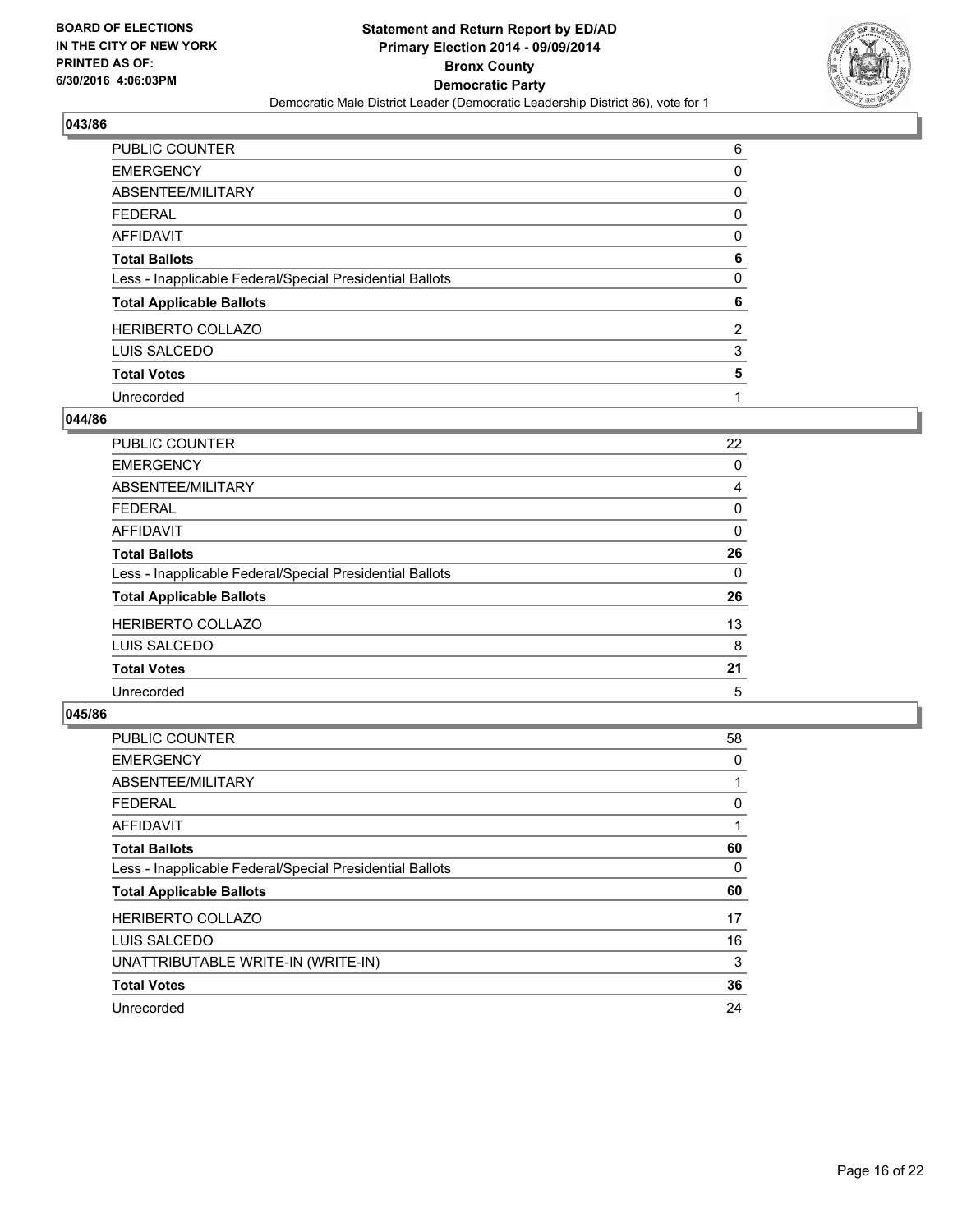

| <b>PUBLIC COUNTER</b>                                    | 30 |
|----------------------------------------------------------|----|
| <b>EMERGENCY</b>                                         | 0  |
| ABSENTEE/MILITARY                                        | 0  |
| <b>FEDERAL</b>                                           | 0  |
| <b>AFFIDAVIT</b>                                         | 0  |
| <b>Total Ballots</b>                                     | 30 |
| Less - Inapplicable Federal/Special Presidential Ballots | 0  |
| <b>Total Applicable Ballots</b>                          | 30 |
| <b>HERIBERTO COLLAZO</b>                                 | 4  |
| LUIS SALCEDO                                             | 17 |
| <b>Total Votes</b>                                       | 21 |
| Unrecorded                                               | 9  |

#### **047/86**

| PUBLIC COUNTER                                           | 77 |
|----------------------------------------------------------|----|
| <b>EMERGENCY</b>                                         | 0  |
| ABSENTEE/MILITARY                                        |    |
| <b>FEDERAL</b>                                           | 0  |
| <b>AFFIDAVIT</b>                                         |    |
| <b>Total Ballots</b>                                     | 79 |
| Less - Inapplicable Federal/Special Presidential Ballots | 0  |
| <b>Total Applicable Ballots</b>                          | 79 |
| <b>HERIBERTO COLLAZO</b>                                 | 22 |
| LUIS SALCEDO                                             | 23 |
| <b>Total Votes</b>                                       | 45 |
| Unrecorded                                               | 34 |
|                                                          |    |

| PUBLIC COUNTER                                           | 34 |
|----------------------------------------------------------|----|
| <b>EMERGENCY</b>                                         | 0  |
| ABSENTEE/MILITARY                                        | 0  |
| <b>FEDERAL</b>                                           | 0  |
| AFFIDAVIT                                                | 0  |
| <b>Total Ballots</b>                                     | 34 |
| Less - Inapplicable Federal/Special Presidential Ballots | 0  |
| <b>Total Applicable Ballots</b>                          | 34 |
| <b>HERIBERTO COLLAZO</b>                                 | 9  |
| LUIS SALCEDO                                             | 18 |
| <b>Total Votes</b>                                       | 27 |
| Unrecorded                                               | 7  |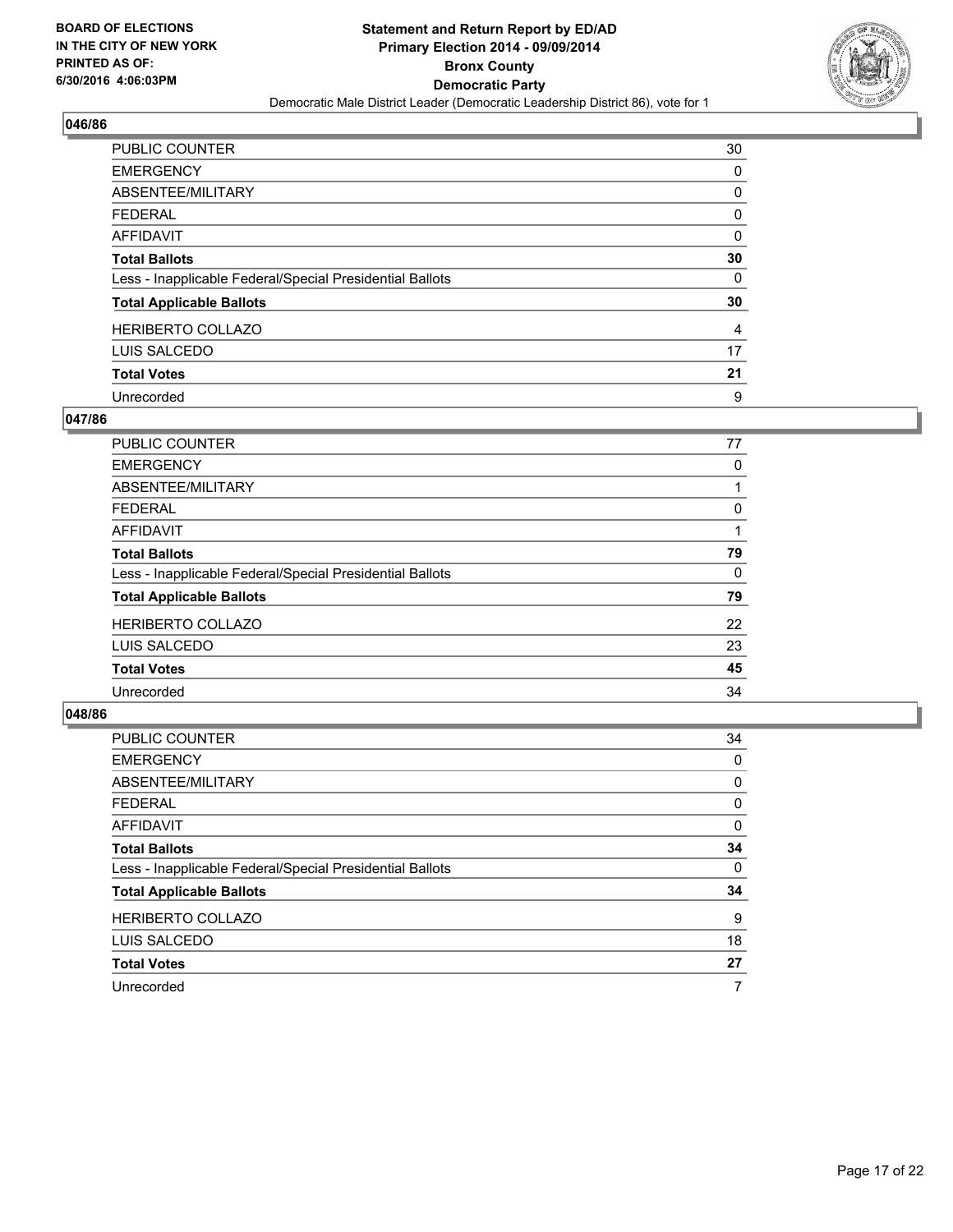

| <b>PUBLIC COUNTER</b>                                    | 55 |
|----------------------------------------------------------|----|
| <b>EMERGENCY</b>                                         | 0  |
| ABSENTEE/MILITARY                                        | 3  |
| <b>FEDERAL</b>                                           | 0  |
| <b>AFFIDAVIT</b>                                         |    |
| <b>Total Ballots</b>                                     | 59 |
| Less - Inapplicable Federal/Special Presidential Ballots | 0  |
| <b>Total Applicable Ballots</b>                          | 59 |
| <b>HERIBERTO COLLAZO</b>                                 | 30 |
| LUIS SALCEDO                                             | 14 |
| <b>Total Votes</b>                                       | 44 |
| Unrecorded                                               | 15 |

#### **050/86**

| <b>PUBLIC COUNTER</b>                                    | 94 |
|----------------------------------------------------------|----|
| <b>EMERGENCY</b>                                         | 0  |
| ABSENTEE/MILITARY                                        |    |
| <b>FEDERAL</b>                                           | 0  |
| <b>AFFIDAVIT</b>                                         | 0  |
| <b>Total Ballots</b>                                     | 95 |
| Less - Inapplicable Federal/Special Presidential Ballots | 0  |
| <b>Total Applicable Ballots</b>                          | 95 |
| <b>HERIBERTO COLLAZO</b>                                 | 37 |
| LUIS SALCEDO                                             | 29 |
| <b>Total Votes</b>                                       | 66 |
| Unrecorded                                               | 29 |
|                                                          |    |

| PUBLIC COUNTER                                           | 35             |
|----------------------------------------------------------|----------------|
| <b>EMERGENCY</b>                                         | 0              |
| ABSENTEE/MILITARY                                        | $\overline{2}$ |
| <b>FEDERAL</b>                                           | 0              |
| <b>AFFIDAVIT</b>                                         | 0              |
| <b>Total Ballots</b>                                     | 37             |
| Less - Inapplicable Federal/Special Presidential Ballots | 0              |
| <b>Total Applicable Ballots</b>                          | 37             |
| <b>HERIBERTO COLLAZO</b>                                 | 15             |
| LUIS SALCEDO                                             | 9              |
| <b>Total Votes</b>                                       | 24             |
| Unrecorded                                               | 13             |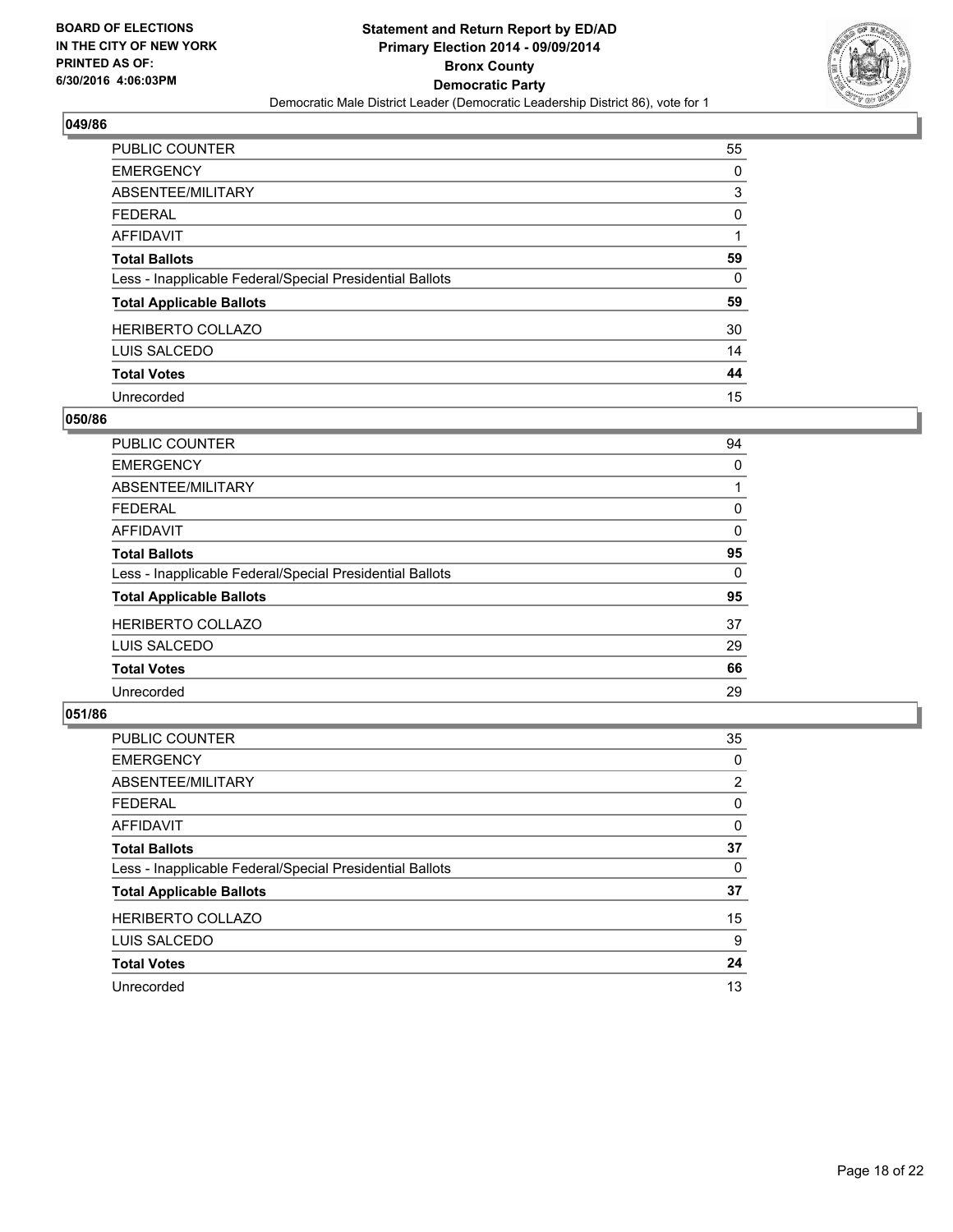

| PUBLIC COUNTER                                           | 86             |
|----------------------------------------------------------|----------------|
| <b>EMERGENCY</b>                                         | 0              |
| ABSENTEE/MILITARY                                        | $\overline{2}$ |
| <b>FEDERAL</b>                                           | 0              |
| <b>AFFIDAVIT</b>                                         | $\overline{2}$ |
| <b>Total Ballots</b>                                     | 90             |
| Less - Inapplicable Federal/Special Presidential Ballots | 0              |
| <b>Total Applicable Ballots</b>                          | 90             |
| <b>HERIBERTO COLLAZO</b>                                 | 28             |
| LUIS SALCEDO                                             | 33             |
| <b>Total Votes</b>                                       | 61             |
| Unrecorded                                               | 29             |

#### **053/86**

| PUBLIC COUNTER                                           | 59 |
|----------------------------------------------------------|----|
| <b>EMERGENCY</b>                                         | 0  |
| ABSENTEE/MILITARY                                        | 5  |
| <b>FEDERAL</b>                                           | 0  |
| <b>AFFIDAVIT</b>                                         |    |
| <b>Total Ballots</b>                                     | 65 |
| Less - Inapplicable Federal/Special Presidential Ballots | 0  |
| <b>Total Applicable Ballots</b>                          | 65 |
| <b>HERIBERTO COLLAZO</b>                                 | 14 |
| LUIS SALCEDO                                             | 19 |
| <b>Total Votes</b>                                       | 33 |
| Unrecorded                                               | 32 |
|                                                          |    |

| PUBLIC COUNTER                                           | 65 |
|----------------------------------------------------------|----|
| <b>EMERGENCY</b>                                         | 0  |
| ABSENTEE/MILITARY                                        |    |
| <b>FEDERAL</b>                                           | 0  |
| AFFIDAVIT                                                |    |
| <b>Total Ballots</b>                                     | 67 |
| Less - Inapplicable Federal/Special Presidential Ballots | 0  |
| <b>Total Applicable Ballots</b>                          | 67 |
| <b>HERIBERTO COLLAZO</b>                                 | 23 |
| LUIS SALCEDO                                             | 19 |
| <b>Total Votes</b>                                       | 42 |
| Unrecorded                                               | 25 |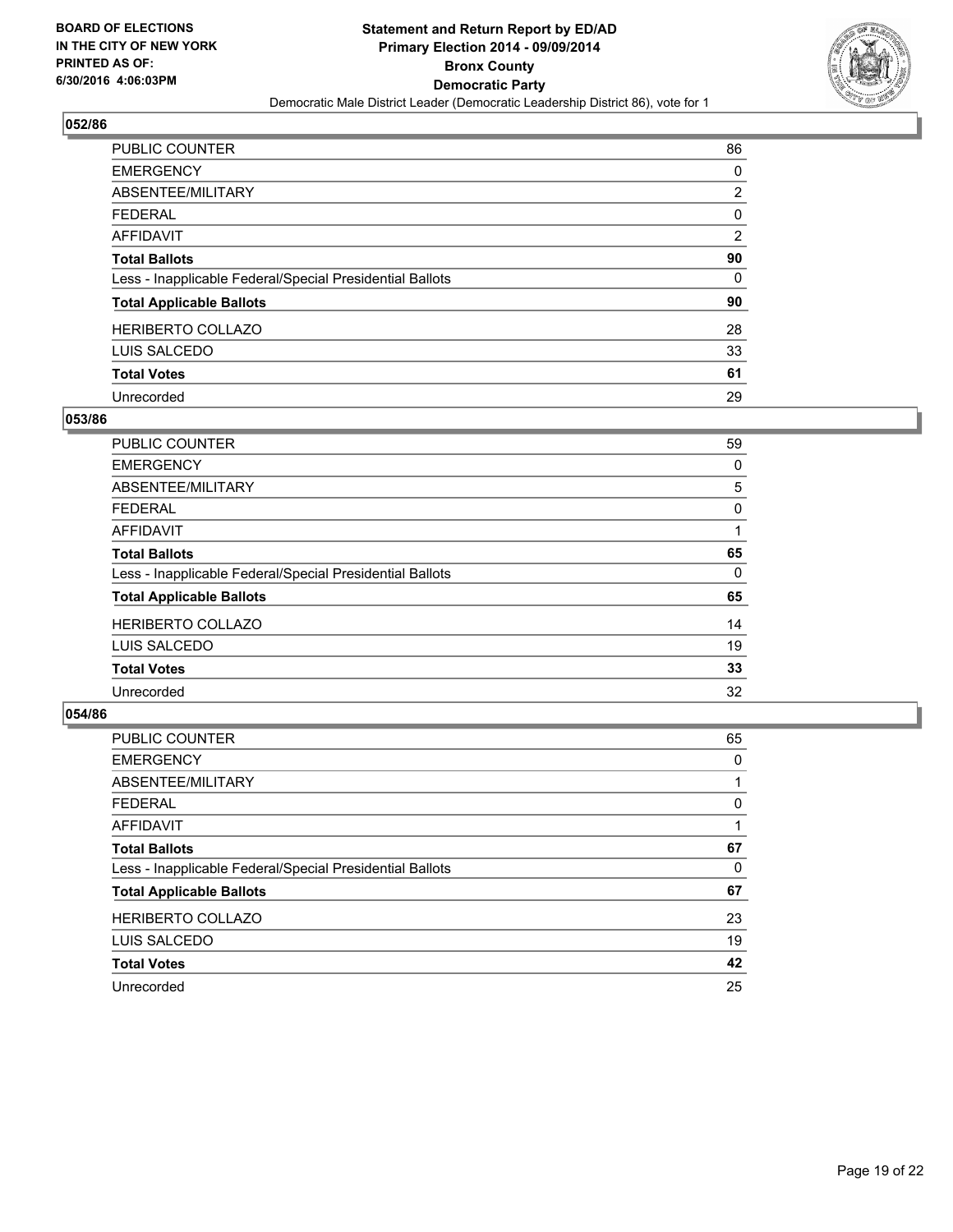

| <b>PUBLIC COUNTER</b>                                    | 79 |
|----------------------------------------------------------|----|
| <b>EMERGENCY</b>                                         | 0  |
| ABSENTEE/MILITARY                                        | 2  |
| <b>FEDERAL</b>                                           | 0  |
| <b>AFFIDAVIT</b>                                         | 0  |
| <b>Total Ballots</b>                                     | 81 |
| Less - Inapplicable Federal/Special Presidential Ballots | 0  |
| <b>Total Applicable Ballots</b>                          | 81 |
| <b>HERIBERTO COLLAZO</b>                                 | 21 |
| LUIS SALCEDO                                             | 28 |
| <b>Total Votes</b>                                       | 49 |
| Unrecorded                                               | 32 |

#### **056/86**

| <b>PUBLIC COUNTER</b>                                    | 26 |
|----------------------------------------------------------|----|
| <b>EMERGENCY</b>                                         | 0  |
| ABSENTEE/MILITARY                                        |    |
| <b>FEDERAL</b>                                           | 0  |
| <b>AFFIDAVIT</b>                                         | 0  |
| <b>Total Ballots</b>                                     | 27 |
| Less - Inapplicable Federal/Special Presidential Ballots | 0  |
| <b>Total Applicable Ballots</b>                          | 27 |
| <b>HERIBERTO COLLAZO</b>                                 | 6  |
| LUIS SALCEDO                                             | 10 |
| <b>Total Votes</b>                                       | 16 |
| Unrecorded                                               | 11 |
|                                                          |    |

| <b>PUBLIC COUNTER</b>                                    | 54 |
|----------------------------------------------------------|----|
| <b>EMERGENCY</b>                                         | 0  |
| ABSENTEE/MILITARY                                        |    |
| <b>FEDERAL</b>                                           | 0  |
| <b>AFFIDAVIT</b>                                         | 0  |
| <b>Total Ballots</b>                                     | 55 |
| Less - Inapplicable Federal/Special Presidential Ballots | 0  |
| <b>Total Applicable Ballots</b>                          | 55 |
| <b>HERIBERTO COLLAZO</b>                                 | 18 |
| LUIS SALCEDO                                             | 20 |
| <b>Total Votes</b>                                       | 38 |
| Unrecorded                                               | 17 |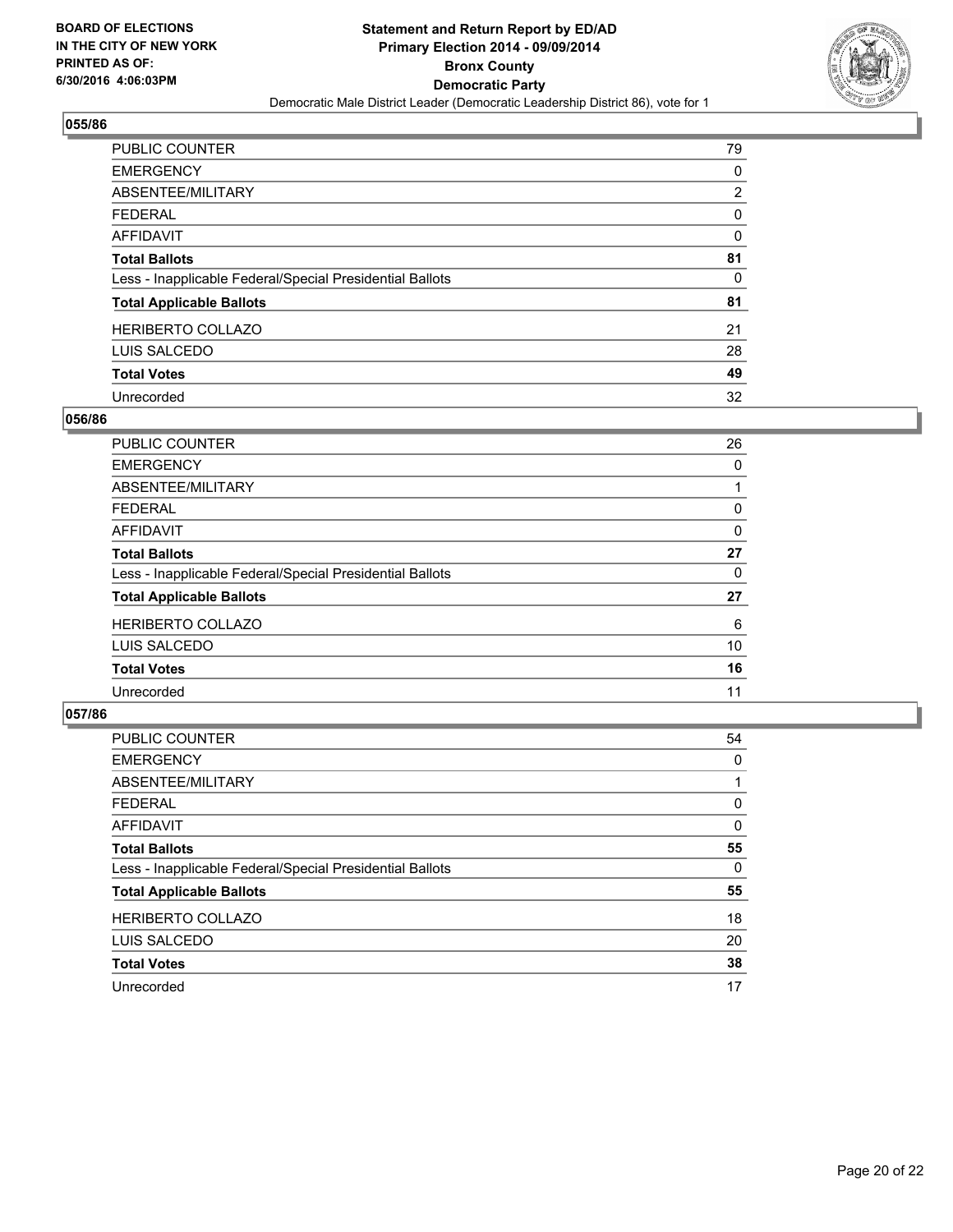

| <b>PUBLIC COUNTER</b>                                    | 24 |
|----------------------------------------------------------|----|
| <b>EMERGENCY</b>                                         | 0  |
| ABSENTEE/MILITARY                                        |    |
| <b>FEDERAL</b>                                           | 0  |
| <b>AFFIDAVIT</b>                                         | 2  |
| <b>Total Ballots</b>                                     | 27 |
| Less - Inapplicable Federal/Special Presidential Ballots | 0  |
| <b>Total Applicable Ballots</b>                          | 27 |
| <b>HERIBERTO COLLAZO</b>                                 | 3  |
| LUIS SALCEDO                                             | 12 |
| <b>Total Votes</b>                                       | 15 |
| Unrecorded                                               | 12 |

| <b>PUBLIC COUNTER</b>                                    | 17 |
|----------------------------------------------------------|----|
| <b>EMERGENCY</b>                                         | 0  |
| ABSENTEE/MILITARY                                        | 0  |
| <b>FEDERAL</b>                                           | 0  |
| <b>AFFIDAVIT</b>                                         | 0  |
| <b>Total Ballots</b>                                     | 17 |
| Less - Inapplicable Federal/Special Presidential Ballots | 0  |
| <b>Total Applicable Ballots</b>                          | 17 |
| <b>HERIBERTO COLLAZO</b>                                 | 5  |
| LUIS SALCEDO                                             | 9  |
| <b>Total Votes</b>                                       | 14 |
| Unrecorded                                               | 3  |
| 060/86 COMBINED into: 038/86                             |    |